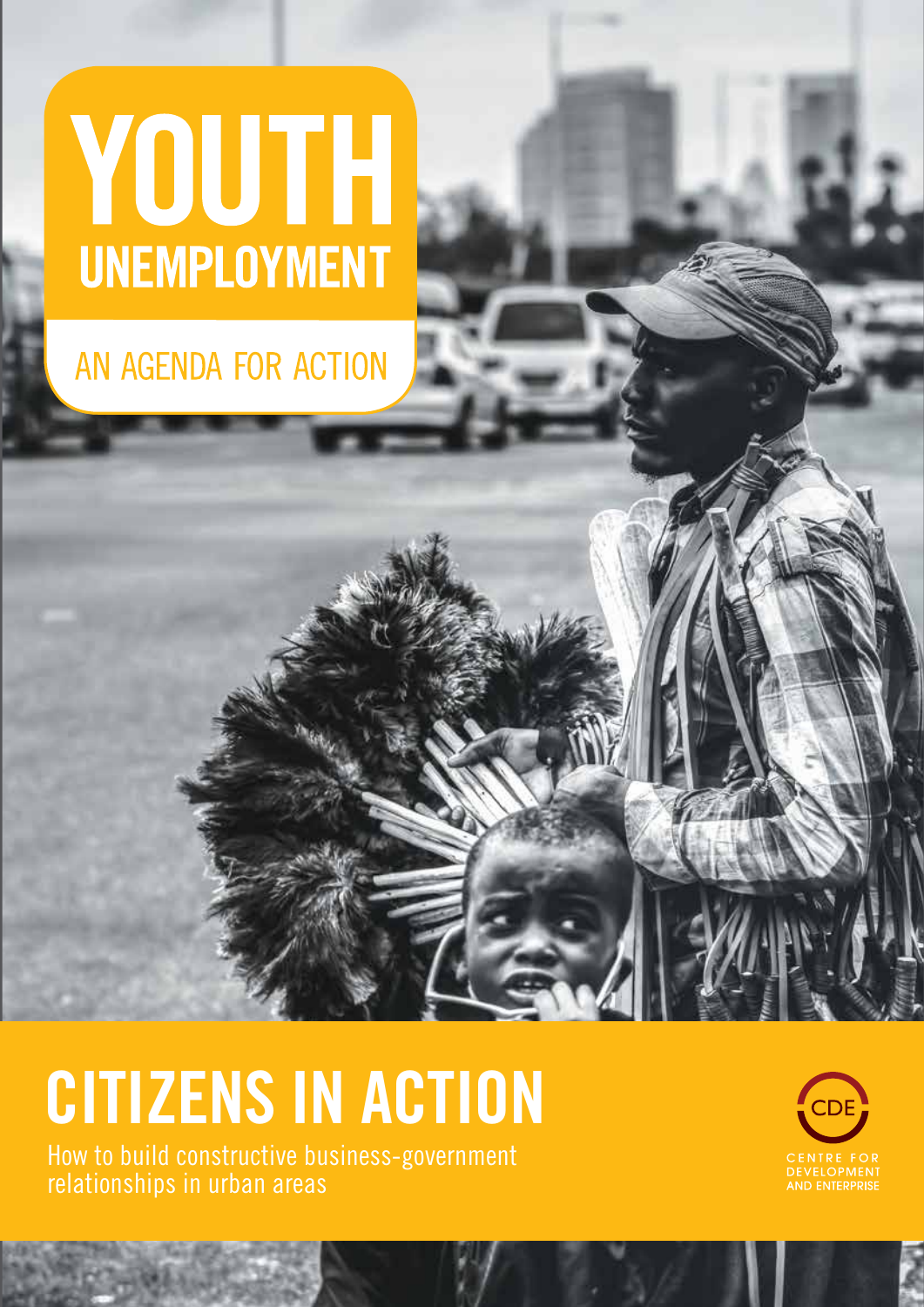### **About CDE**



The Centre for Development and Enterprise (CDE), an independent policy research and advocacy organisation, is South Africa's leading development think tank. Since its establishment in 1995, CDE has been consulting widely, gathering evidence and generating innovative policy recommendations on issues critical to economic growth and democratic consolidation. By examining South African and international experience, CDE formulates practical policy proposals outlining ways in which South Africa can tackle major social and economic challenges. CDE has a special focus on the role of business and markets in development.

CDE disseminates its research and proposals to a national audience of policy-makers, opinion formers and the wider public through printed and digital publications, which receive wide media coverage. Our track record of successful engagement enables CDE to bring together experts and stakeholders to debate the policy implications of research findings.

Series Editor: Ann Bernstein

This report was written by Stefan Schirmer, Ian Steuart and Evelien Storme; and edited by Alexander Johnston. Sibongile Nkomana provided research assistance.

CDE would like to thank Ishmael Mkhabela for his role in facilitating the forum discussions.



This publication has been produced with the assistance of the European Union. The contents of this publication are the sole responsibility of the Centre for Development and Enterprise and can in no way be taken to reflect the views of the European Union.

Cover: Wildacad / www.istockphoto.com

© The Centre for Development and Enterprise. All rights reserved. This publication may not be reproduced, stored, or transmitted without the express permission of the publisher. It may be quoted, and short extracts used, provided the source is fully acknowledged.

August 2017

ISBN: 978-1-920653-38-5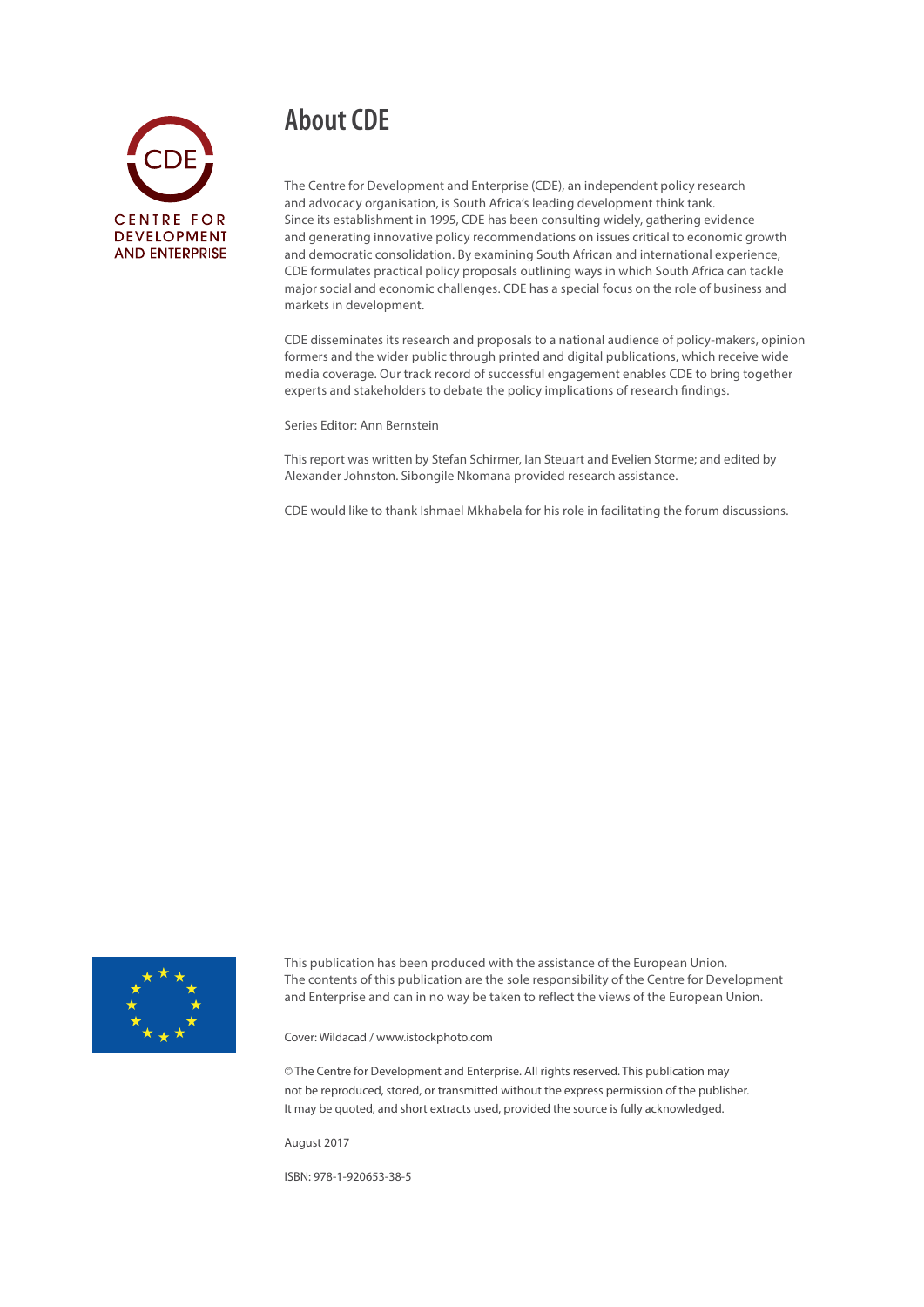### **Youth Unemployment**

### An agenda for action

Youth unemployment is the country's most pressing socio-economic crisis. This devastating reality for millions and millions of young people is the result of the malign legacies of apartheid and the failure of a democratic society to adopt policies that respond to the extent and severity of the crisis. South Africa's economic strategy has not produced the growth or employment that we desperately need. There have been numerous targeted initiatives to address the challenge but they have had only limited impact on the vast numbers of young people without work.

CDE's Youth Unemployment project has involved engagements with key stakeholders in the 20 municipalities that have the largest number of unemployed young people, workshops with experts and academics, as well as commissioned research into the impact of the policy choices and actions prioritised to date.

This report is one of three in a series on youth unemployment:

- **No country for young people:**  The crisis of youth unemployment and what to do about it
- • **Business, growth and inclusion:**  Tackling youth unemployment in cities, towns and townships
- **Citizens in Action:**  How to build constructive business-government relationships in urban areas.

The key recommendation is that the scale of youth unemployment in the country must shape a bold, new agenda for action. Most of the current projects, initiatives and approaches are useful but they only make a small contribution relative to the scale of the challenge.

South Africa needs millions of new jobs for the workforce we actually have, not the workforce we wish we had. If we are to move the dial, the country needs system-wide reforms that produce accelerated inclusive growth that is urban-led, private sector driven, enabled by a smart state and targeted at mass employment. This requires strong national leadership by politicians, business and civic leaders and a recognition that more of the same will not result in change for the better.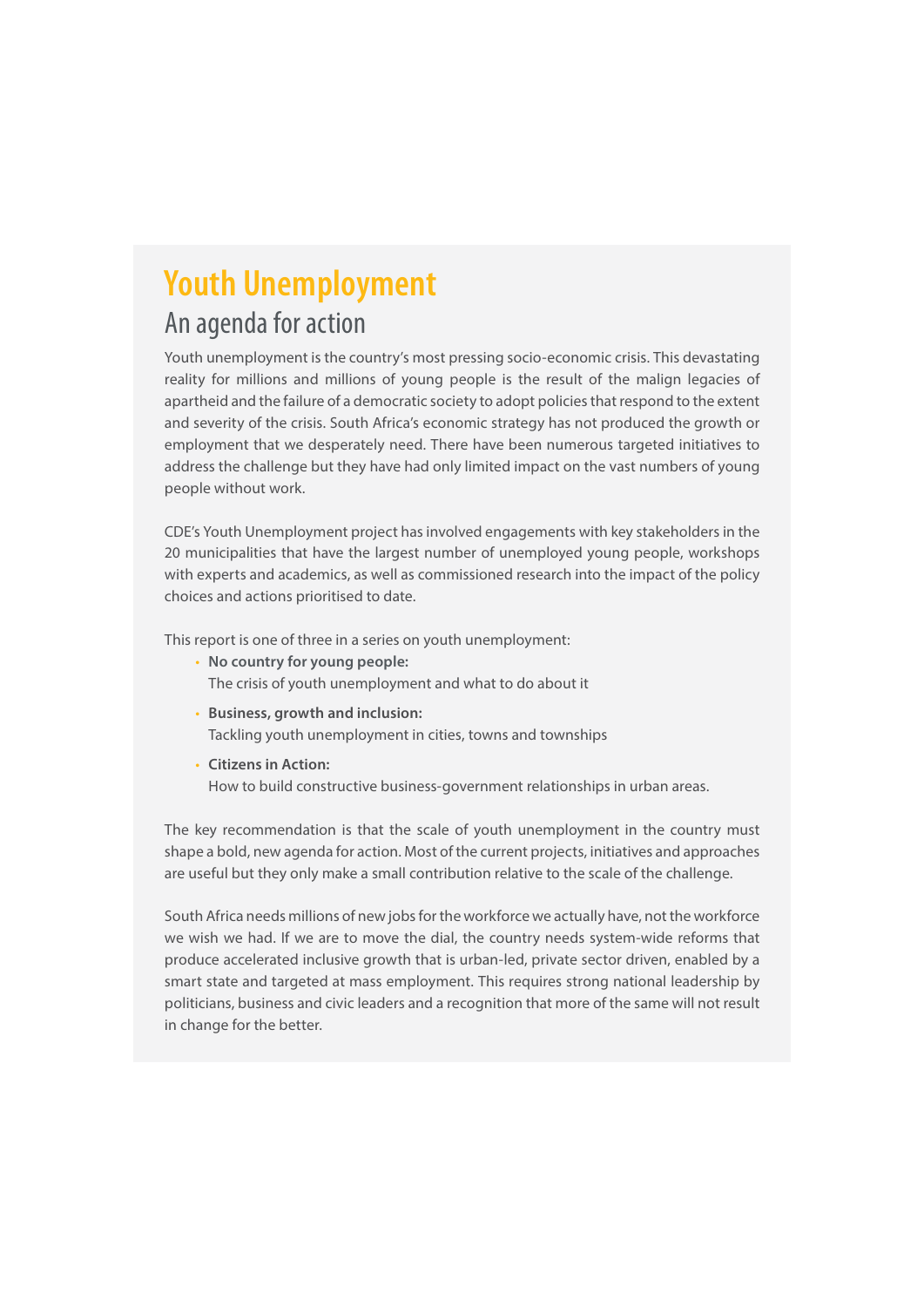### **The 20 youth unemployment "hot spots" in South Africa.**

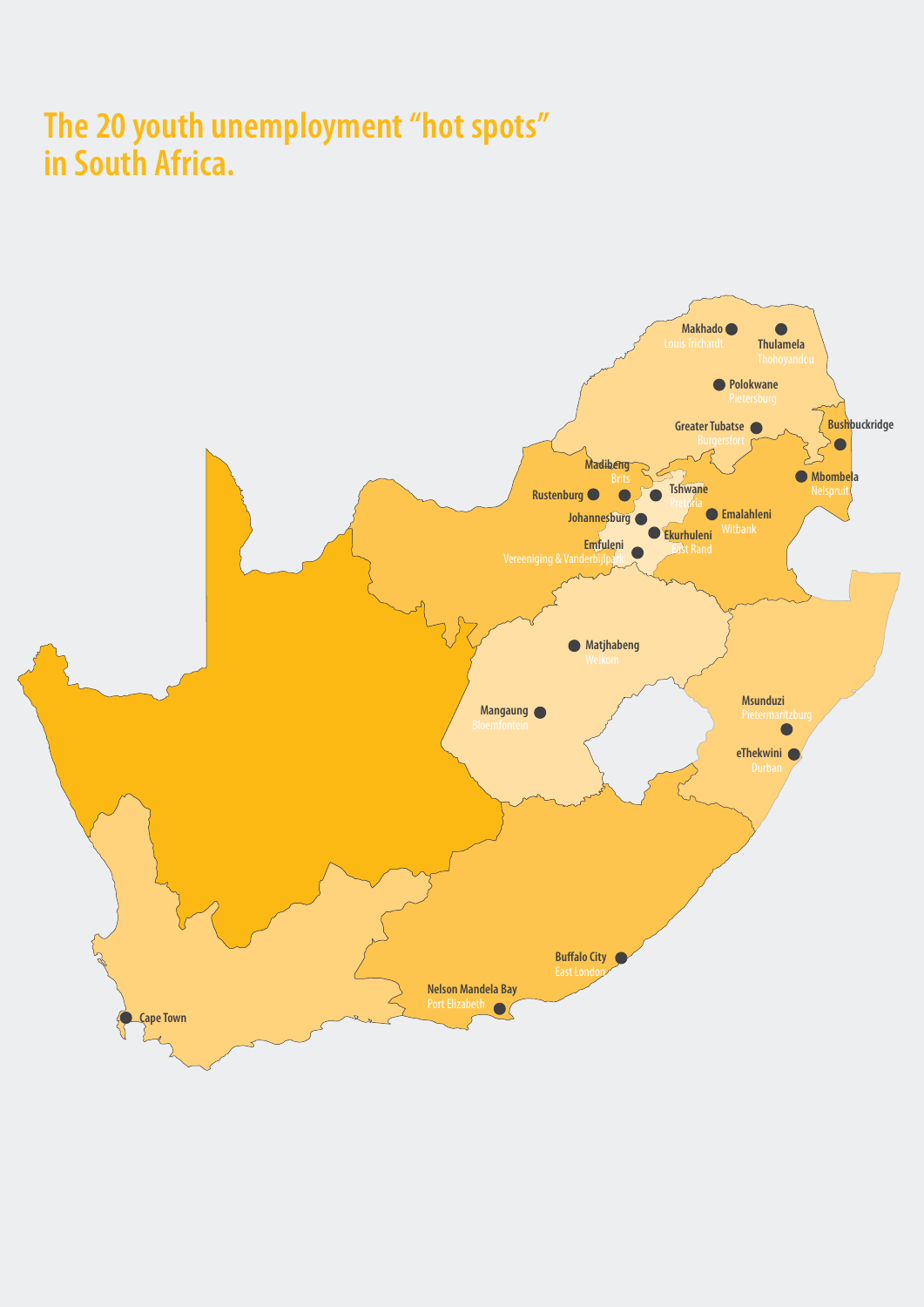### **Contents**

| <b>Introduction</b>                                                                                                                                                                                                                                                    |                |
|------------------------------------------------------------------------------------------------------------------------------------------------------------------------------------------------------------------------------------------------------------------------|----------------|
| Part one: Reflections on engagements in 20 youth unemployment 'hot spots'<br>The powers and capabilities of municipalities<br>What we heard<br>The challenge of diversity in a large, urbanising country<br>Policy approaches that will not work<br>Concluding remarks | 3<br>3<br>10   |
| Part two: Promoting enterprise-led development<br>Building better business environments and creating jobs for young people<br>in cities and towns                                                                                                                      | 11<br>11<br>20 |
| Business's role in a local growth coalition<br>Accelerating enterprise-led growth: what to do and avoid doing                                                                                                                                                          | 22             |
| Strengthen local voices for reform                                                                                                                                                                                                                                     | 25             |
| Business, jobs and young people in South Africa                                                                                                                                                                                                                        | 25             |
| Concluding remarks: Citizens in action                                                                                                                                                                                                                                 | 26             |
| Youth unemployment 'hot spots'                                                                                                                                                                                                                                         | 28             |
| <b>Background reseach papers</b>                                                                                                                                                                                                                                       | 29             |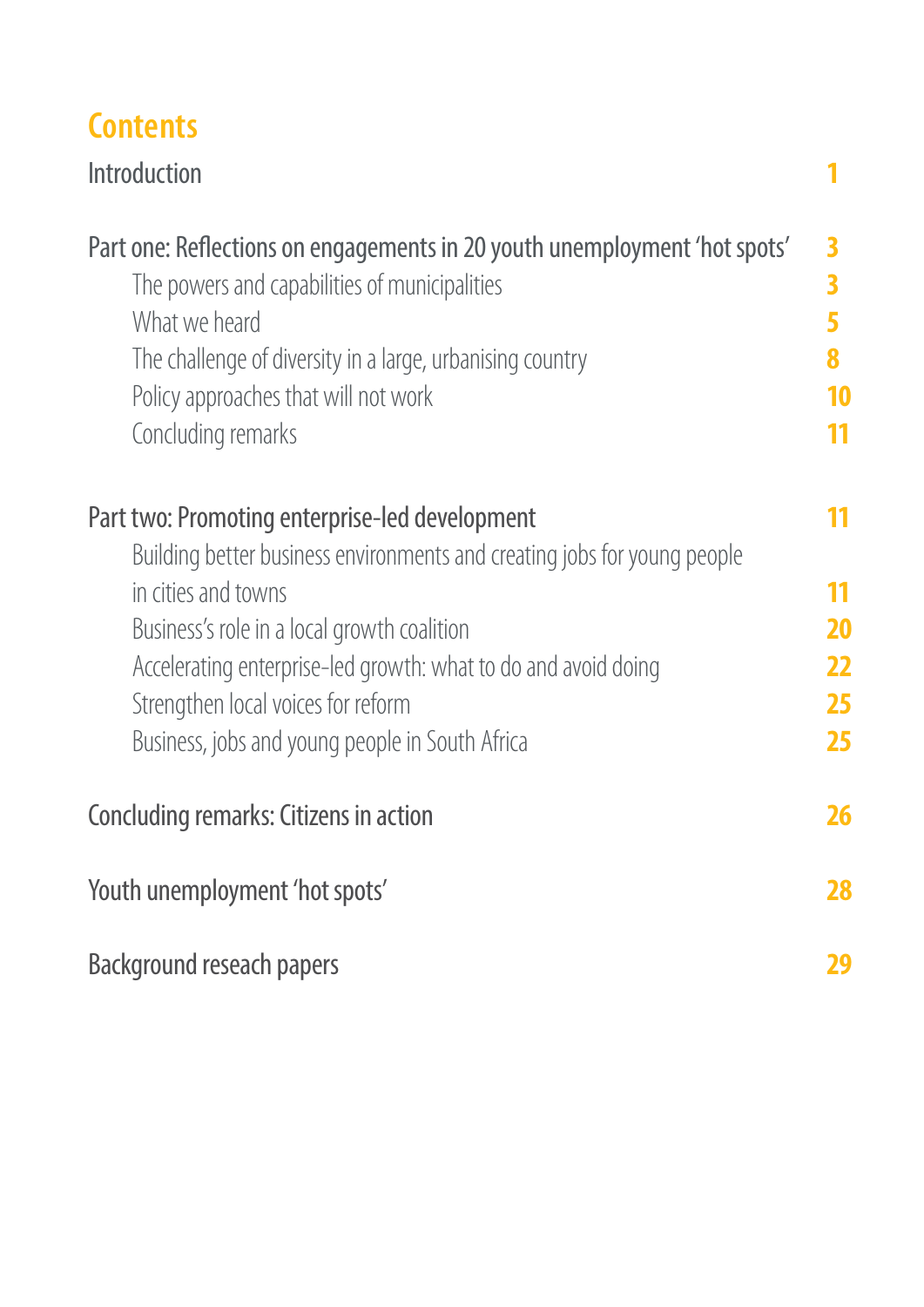### **CITIZENS IN ACTION**  How to build constructive business-government relationships in urban areas

This short guide for local stakeholders in smaller cities and towns provides ideas on how to think about youth unemployment and what might be possible to do to respond to the country-wide crisis of youth unemployment. The main target audience is not stakeholders in the large metros, as they have greater capacity and resources to address the crisis than stakeholders in smaller urban areas. Readers in large metros will therefore probably find the policy-focused reports in this series more useful, although we encourage everyone to read, and make use of the guide. This guide does not presume to know the role and obligations of local government better than those who work in it. The goal is to provide municipal officials and local stakeholders with greater clarity on how to think about policymaking in the key area of building more constructive business-government relationships in secondary cities and towns with some economic potential.

#### Introduction

Youth unemployment in South Africa is a human tragedy and a waste of economic potential. Finding ways to get young people into the formal economy is the only viable and sustainable way to improve the lives of millions of South Africans.

This guide, along with two companion policy reports, is the product of engagement and consultation carried out by CDE with stakeholders (young people, businesses, local officials and NGOs) in the 20 municipalities with the largest numbers of unemployed young people.

In thinking about the challenge of youth unemployment in local municipalities we must recognise that all areas across South Africa are not equal in their economic potential:

- Policy makers must prioritise connecting young people to economic opportunities in the places where these opportunities can most easily be generated. The focus of interventions should be to make young people across the country more employable, more informed, and more mobile.
- Though the potential of each locality varies significantly, local officials should prioritise maximising economic growth. One key to this is building constructive relationships with existing businesses. Another is finding ways to reduce the costs imposed on all kinds of firms by unnecessary red tape and by restrictive zoning laws.

These strategies will help young people in the areas outside the metros where youth unemployment rates are often extremely high. It is important to stress, however, that such interventions will be much more effective if they are accompanied by a broader package of reforms at national level that will create many more job opportunities for the young workforce we have. To achieve that the country must adopt a plan for action:

"Finding ways to get young people into the formal economy is the only viable and sustainable way to improve the lives of millions of South Africans."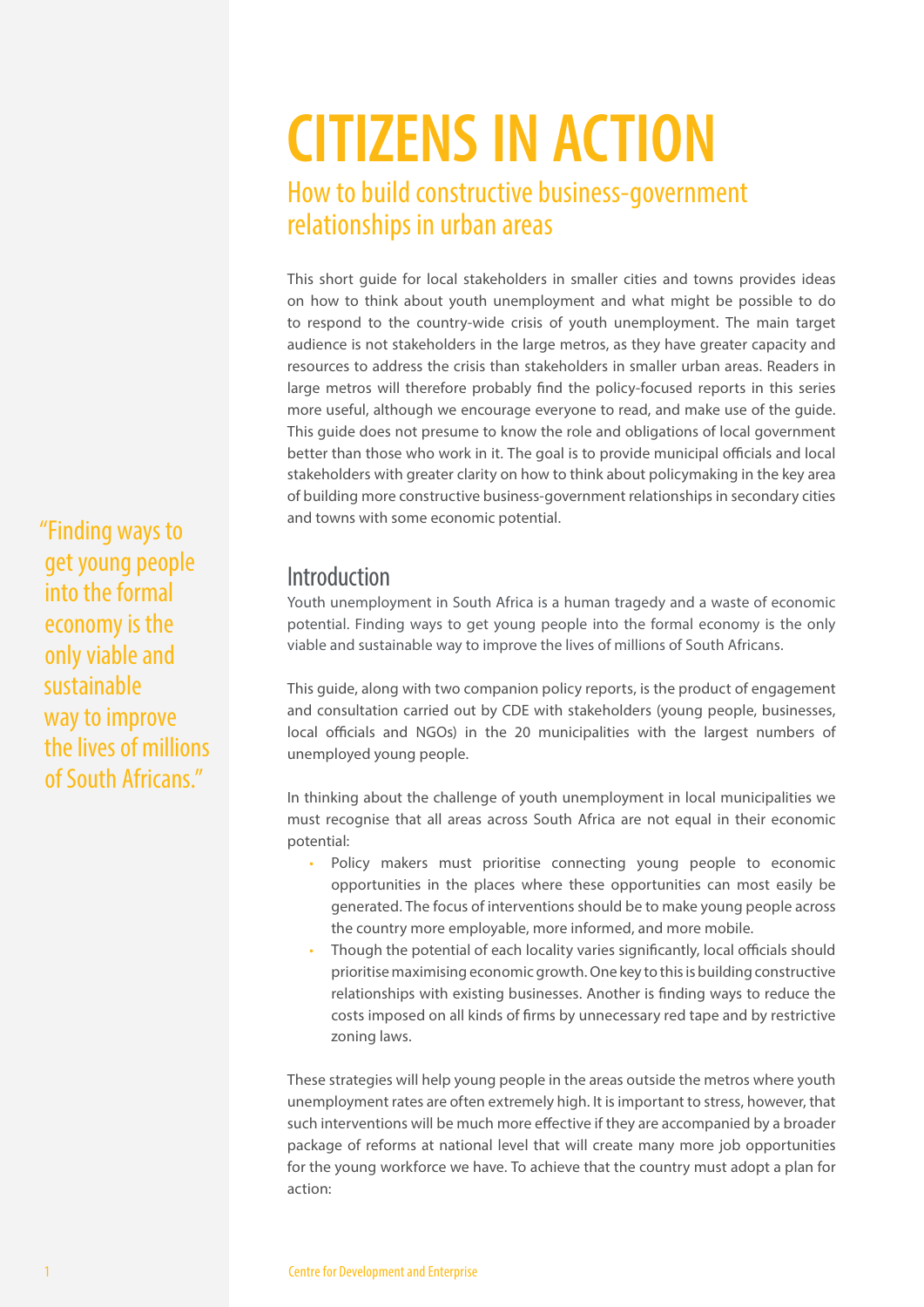- The essential priority in tackling a crisis of youth unemployment as large as South Africa's is faster growth driven by firms. For this to happen, policy makers need to take on a facilitating role that encourages the rapid expansion of private firms operating in competitive markets and under a conducive regulatory regime.
- Growth will make the difference we need only if it is much more labour intensive. This will only happen if reforms are undertaken that encourage employers to take on new staff. Policy-makers need to recognise that minimum wages (which are set to rise) are already too high to make it worthwhile for employers to take a chance on unskilled, untested young work seekers. In these circumstances, firms prefer to hire older, more experienced and productive workers or look to replace workers with machines.
- To create jobs for South Africa's disproportionately unskilled workforce the country needs to strengthen and massively expand labour-intensive sectors such as tourism, light manufacturing (clothing, toy assembly, agro-processing) and some public services. Appropriate infrastructure projects, many of which would be supported by the state and implemented through the EPWP, might also absorb large numbers of unskilled workers.
- South Africa's future is in its cities: to capitalise on urban-led and employmentrich growth we need a better strategy for managing urbanisation and the development of our cities so that they become centres of hope and opportunity, especially for young people.
- We need to expand opportunities for young people to acquire skills that will make them more employable, focusing in particular on getting the incentives right for employers and private sector providers to expand workplace-based training.

These recommendations are fleshed out in two accompanying reports in this series: *No Country for Young People: The crisis of youth unemployment and what to do about it;*  and *Business, Growth and Inclusion: Tackling youth unemployment in cities, towns and townships.* 

In this report, we focus on how to promote and sustain a momentum for growth and change at the municipal level.

In Part One, we start by assessing what municipalities are empowered to do, and how they have different capacities to initiate solutions to the youth unemployment challenges in their regions. We reflect on what we learned in the discussions CDE facilitated between young people, businesses, local officials and NGOs across the country. We explain why there is an urgent need for these local actors to become much more focussed on promoting economic growth driven by dynamic firms.

In Part Two, we set out recommendations for how municipal officials, local business leaders and business groups, as well as local activists and organisations concerned about ending youth unemployment, can contribute to solving the youth unemployment crisis in their regions.

"We need to expand opportunities for young people to acquire skills that will make them more employable."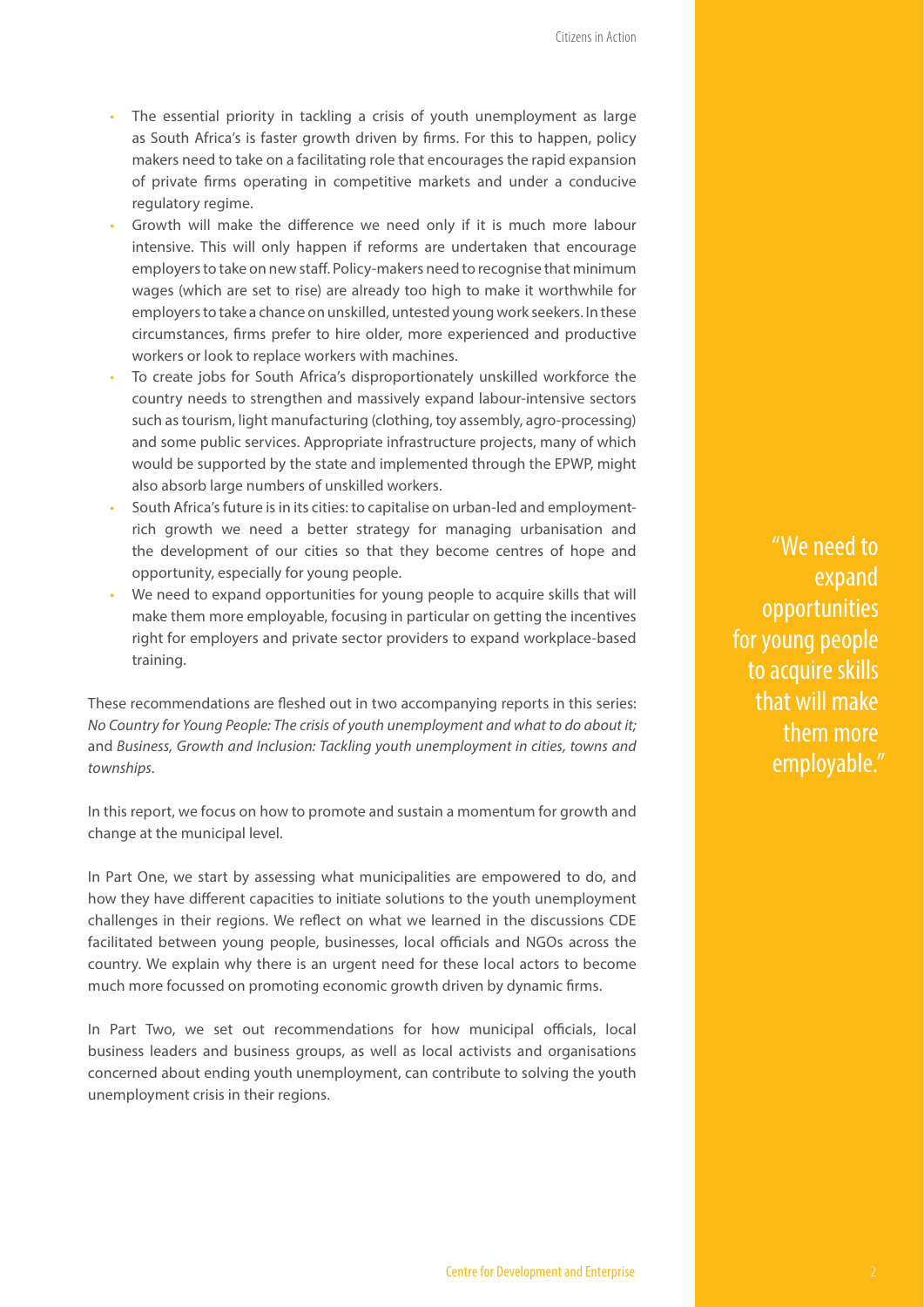### **Part one: Reflections on engagements in 20 youth unemployment 'hot spots'**

In this first part of the guide we summarise the capabilities of various kinds of municipalities, and how officials, organisations, businesses and young people we met understood the challenges of youth unemployment. Our reflections on these issues lead us to the recommendation that building more constructive businessgovernment relationships in secondary cities and towns with some economic potential is the best way forward.

#### The powers and capabilities of municipalities

There are currently 278 municipalities in South Africa, comprising eight metropolitan, 44 district, and 226 local municipalities. In 2016/17 CDE travelled across eight of South Africa's nine provinces and held discussions with over 750 local stakeholders in the 20 municipalities with the largest numbers of unemployed young people. This included all eight of the country's metropolitan municipalities but most of the workshops were in secondary cities such as Rustenburg, Mbombela (Nelspruit), Emalahleni (Witbank), Matjhabeng (Welkom), Madibeng (Brits), Emfuleni (Vereeniging), Msunduzi (Pietermaritzburg), or in smaller towns like Makhado (Louis Trichardt), Greater Tubatse (Burgersfort), Bushbuckridge and Thulamela (Thohoyandou).

Since this guide aims to offer practical advice to local actors and other stakeholders on what they can do to improve the prospects of young people in their area, it is important to consider what municipalities are legally empowered to do.

All municipalities in South Africa have the power to:

- Pass by-laws in areas in which they have responsibility (although they may not contradict national law);
- Approve budgets and development plans;
- Impose rates and other taxes other than income tax, value-added tax, general sales tax or customs duty;
- Charge service fees for use of municipal services like water, electricity and libraries;
- Impose fines on anyone who breaks municipal by-laws or regulations; and
- Borrow money in terms of the Municipal Finance Management Act.

Within these local government categories, metropolitan municipalities have the most power in that they are responsible for the development and delivery of all local services within the metropolitan area. Local municipalities share that responsibility with district municipalities. This is especially the case in rural areas, where district municipalities often have more influence over development and service delivery. Metros also tend to have substantial revenues from local sources and are less dependent on allocations from national and provincial government.

One way to get a sense of the capacity of municipalities to discharge their responsibilities and use their powers is through the annual Auditor General findings. In the table below, the 20 municipalities CDE visited during the course of this project are assessed according to their financial performance in 2014/15 (the most up to date figures available).

"Building more constructive businessgovernment relationships is the best way forward."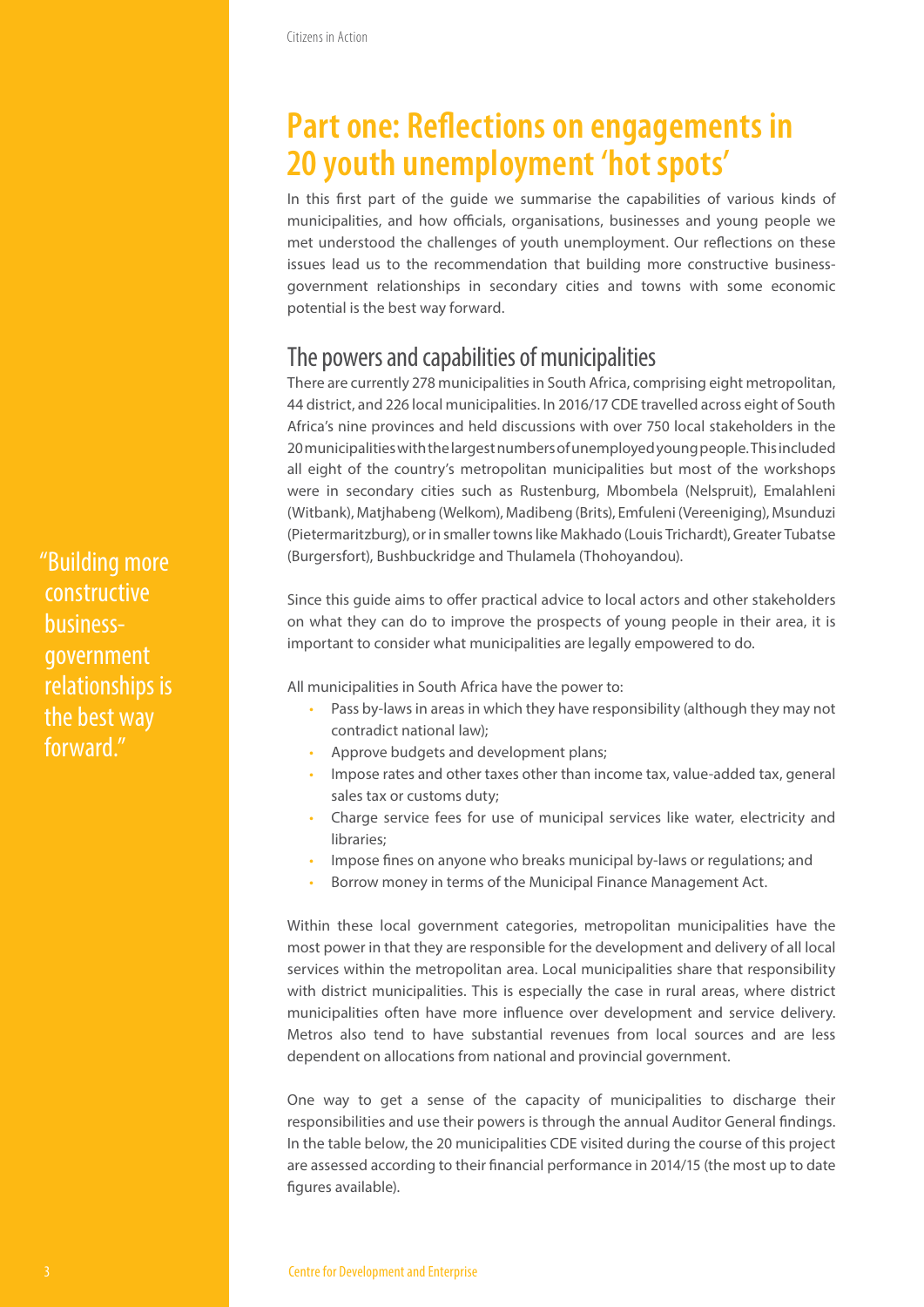| Audit Summary of 20 'hot spots'<br>(2014/2015) |                           |                                                             |  |  |  |  |  |
|------------------------------------------------|---------------------------|-------------------------------------------------------------|--|--|--|--|--|
| Municipality                                   | Audit Opinion 2014/2015   | Unauthorised, irregular and<br>wasteful expenditure (Rands) |  |  |  |  |  |
| Buffalo City (East London)                     | Qualified                 | 724 980 000                                                 |  |  |  |  |  |
| Bushbuckridge                                  | Oualified                 | 119 700 000                                                 |  |  |  |  |  |
| City of Cape Town                              | Clean                     | 1 000 000                                                   |  |  |  |  |  |
| City of Johannesburg                           | Unqualified with findings | 1038940000                                                  |  |  |  |  |  |
| City of Tshwane                                | Unqualified with findings | 1886200000                                                  |  |  |  |  |  |
| Ekurhuleni (East Rand)                         | Clean                     | 88 300 000                                                  |  |  |  |  |  |
| Emalahleni (Witbank)                           | Unqualified with findings | 30 270 000                                                  |  |  |  |  |  |
| Emfuleni (Vereeniging)                         | Unqualified with findings | 454 200 000                                                 |  |  |  |  |  |
| EThekwini (Durban)                             | Clean                     | 212 300 000                                                 |  |  |  |  |  |
| <b>Greater Tubatse</b><br>(Burgersfort)        | <b>Disclaimer</b>         | 133 100 000                                                 |  |  |  |  |  |
| Madibeng (Brits)                               | Qualified                 | 1 507 700 000                                               |  |  |  |  |  |
| Makhado (Louis Trichardt)                      | Oualified                 | 83 600 000                                                  |  |  |  |  |  |
| Mangaung<br>(Bloemfontein)                     | Unqualified with findings | 1 014 310 000                                               |  |  |  |  |  |
| Matjhabeng (Welkom)                            | <b>Disclaimer</b>         | 821 200 000                                                 |  |  |  |  |  |
| Mbombela (Nelspruit)                           | Unqualified with findings | 221 600 000                                                 |  |  |  |  |  |
| Msunduzi<br>(Pietermaritzburg)                 | Clean                     | 1 150 000                                                   |  |  |  |  |  |
| Nelson Mandela Bay Port<br>Elizabeth)          | Qualified                 | 1805300000                                                  |  |  |  |  |  |
| Polokwane                                      | Unqualified with findings | 818 200 000                                                 |  |  |  |  |  |
| Rustenburg                                     | Unqualified with findings | 3 075 540 000                                               |  |  |  |  |  |
| Thulamela<br>(Thohoyandou)                     | Unqualified with findings | 16 780 000                                                  |  |  |  |  |  |

"This guide aims to offer practical advice to local actors and other stakeholders on what they can do to improve the prospects of young people."

CDE, 2017, based on figures drawn from Auditor General South Africa, Consolidated General Report on the Audit Outcomes of Local Government 2014-15, 2015

A clean audit means that a municipality was able to produce financial statements free of material misstatements as well as report on its performance in line with its integrated development and/or service delivery plans in a useful and reliable manner, in compliance with key legislation. From the table we can see that only four of the 20 municipalities achieved clean audits. Nine municipalities managed to achieve unqualified audits with findings. This means that they were able to produce financial statements without material misstatements, but struggled to:

- Align their performance reports to the predetermined objectives committed in their integrated development plans and/or service delivery and budget implementation plans;
- Set clear performance indicators and targets to measure their performance against their predetermined objectives;
- Report reliably on whether they had achieved their performance targets;
- Determine which legislation they should comply with and implement the systems needed to do so.

The four municipalities that achieved qualified audits face similar challenges as those in the previous category with respect to reporting on performance and compliance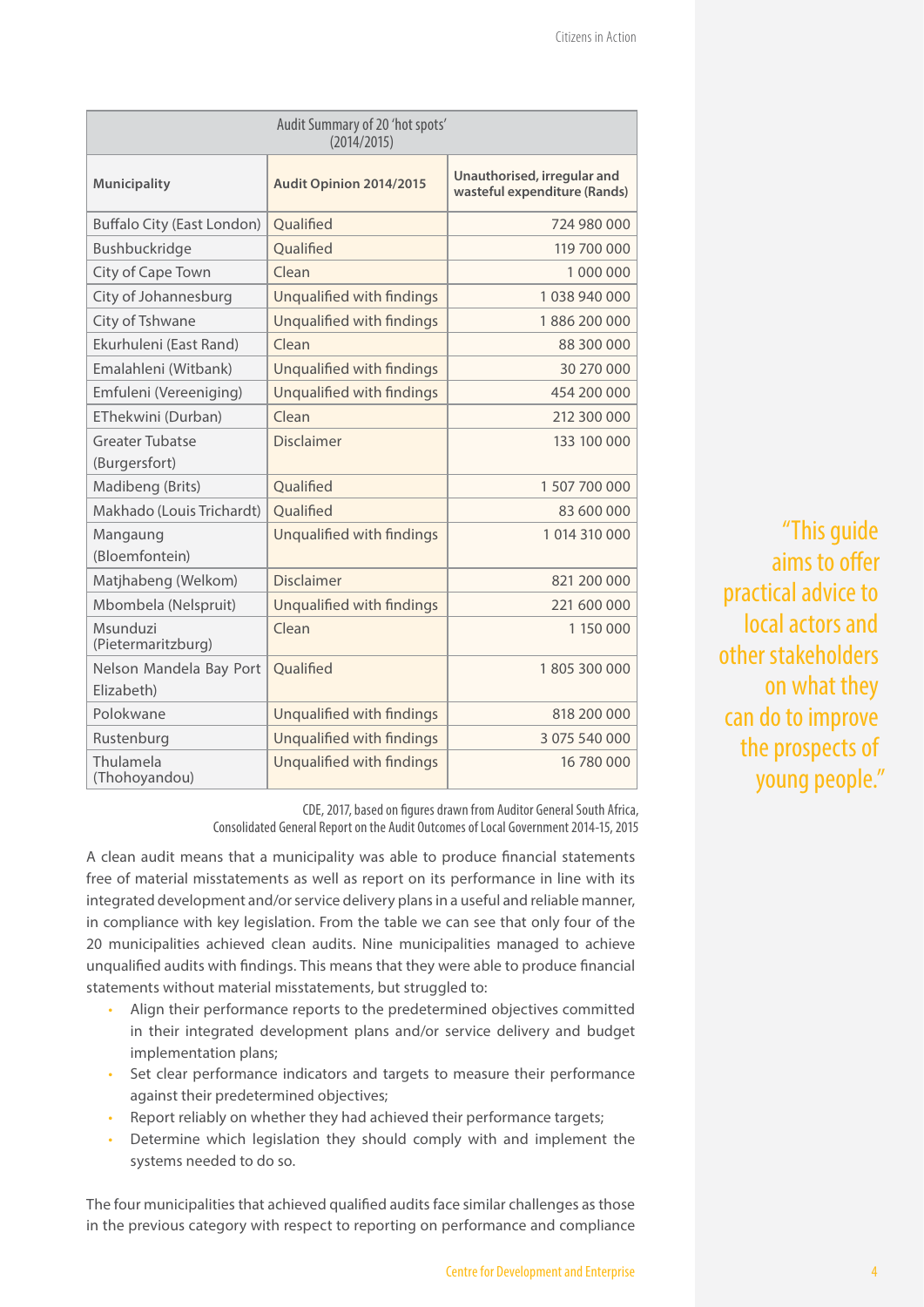with key legislation. However, they were also unable to produce credible and reliable financial statements, and their financial statements contained misstatements which they could not correct before the financial statements were published. The two municipalities with disclaimers, Matjhabeng (Welkom) and Greater Tubatse (Burgersfort), could not provide evidence for most of the amounts and disclosures in the financial statements, and had not complied with key legislation.

These assessments provide a sense of how limited the capabilities of many municipalities are. They may also point towards large-scale corruption, especially with regard to unauthorised and irregular expenditures. Overall, across 287 municipalities, R16.3 billion in municipal expenditure could not be accounted for in 2014/15.

Pointing in the same direction as these findings, the South African Cities Network reports that there is widespread conviction that "corruption is endemic in some municipal functions including many of the law enforcement, vehicle licensing and supply chain management departments".<sup>1</sup>

All of this has enormous impact on local governments' capacity to drive development effectively:

- Corruption, or even the perception of corruption, destroys the legitimacy of local governments and the institutions they manage.
- Corrupt officials cease to be accountable to the people they govern and instead shift allegiance to those who pay the biggest bribes. Corrupt mayors and managers will invest scarce public resources in projects that will line their pockets rather than prioritising the benefits to the community. They will tend to prioritise high-profile projects such as dams and power plants, over less spectacular but more urgent infrastructure projects such as schools, hospitals and roads.
- Corruption also undermines fair regulation of businesses and markets, and distorts competition, which, in turn, deters investment.

#### What we heard

In the places we visited, we set out to build some momentum for change and to gain insights into what kinds of intervention could work to get the young people in these places into jobs. We were particularly interested in encouraging actions and partnerships at the local level to bring down youth unemployment levels. The more discussions we held, however, the clearer it became to us how challenging it will be to achieve such outcomes. One reason for this is that there appears to be a high level of mistrust between local stakeholders, a failure to work together and to share information, as well as a dearth of viable ideas about what to do about youth unemployment.

#### *The challenge of patronage and corruption*

In many places information on work and learning opportunities has been turned into a political tool to be shared only with those who show party political loyalty or who have paid a bribe. A young person in Madibeng (Brits) told us that "political affiliation in the municipal office seems very important. So a lot of unemployed youth don't get access to information on where opportunities may be located." Variations of this

1 South African Cities Network, State of South African Cities Report, 2016, pp. 237-275, Retrieved from: http://www.socr.co.za/wp-content/uploads/2016/06/SoCR16-MainReport \_ 07Finance.pdf

"In many places information on work and learning opportunities has been turned into a political tool<sup>"</sup>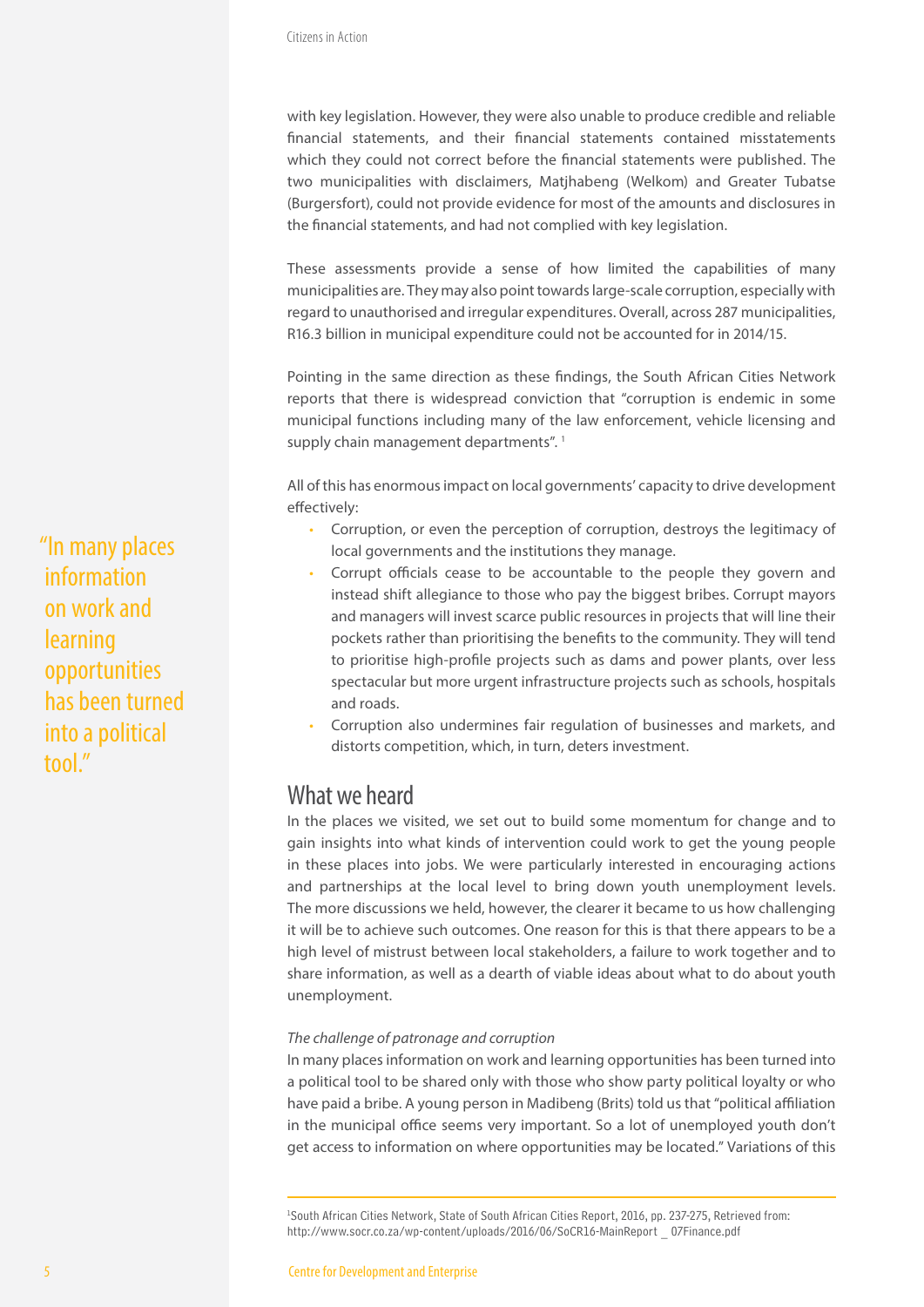complaint were mentioned several times in different places by forum participants. Other participants testified how ward councillors would come around and ask for their share of the profit in a newly established business. Political manoeuvring, patronage and corruption are a major barrier to constructive cooperation in many municipalities, not to mention its impact on growth and inclusion.

#### *An unhealthy focus on projects and procurement opportunities*

We took away another important concern: the approach of too many municipalities to reducing youth unemployment was through a series of small, disconnected projects and initiatives. In our view this is the wrong way to go about reducing youth unemployment – the issue needs to be tackled in a much more integrated and comprehensive way.

A number of the municipalities we visited have established a "youth desk" attached to the mayor's office. Others have opted for a different structure, preferring to locate youth issues within a "special programmes" unit or, in the case of eThekwini, in the Community Participation and Action Support programme as well as the mayor's office. In Nelson Mandela Bay (Port Elizabeth), there is a youth desk attached to the mayor's office while youth is also a focus of the municipality's Sport, Recreation, Arts and Culture Directorate. Our engagements with municipalities across the country as well as local stakeholders, suggest that, outside the biggest metros, these entities achieve very little.

#### *The trust deficit between business and government*

We began the project with the idea that the most important way to generate solutions for youth unemployment at the local level is to establish better, more constructive relationships between local governments and local businesses. Together, they could identify ways to grow the local economy, to expand enterprise, entrepreneurship and job creation, and to become more active in lobbying for policy reforms that would promote more investment in job-intensive growth across the country.

At present, however, too few municipalities appear to understand what is needed for business to prosper. This is not just our perception from the engagements but from the research we commissioned into this phenomenon. Many of the businesses and business organisations interviewed in Johannesburg asserted that the municipality does not understand the needs of business and does not prioritise economic development. In Mbombela (Nelspruit) too, many businesses and business organisations claimed that the municipality is poorly managed and accountable neither to residents nor businesses.2

There is a general perception of a "trust deficit" in the context of public-private engagement. One problem is the loss of institutional memory caused by high levels of churn in municipal establishments. Business people can seldom afford the time, energy and resources that are needed to rebuild relationships with officials every time one is promoted, redeployed or leaves her position. As a result, the quality of municipal-business relations tends to decline over time even if officials are willing and able to work with business. Many are not, seeing business less as a partner in development and a driver of economic growth than as an obstacle, or even an opponent.

"Too few municipalities appear to understand what is needed for business to prosper."

<sup>2</sup> RebelGroup Advisory Southern Africa, Local Economic Growth Study: Johannesburg & Mbombela, Research commissioned by CDE as part of the Youth Unemployment project, June 2017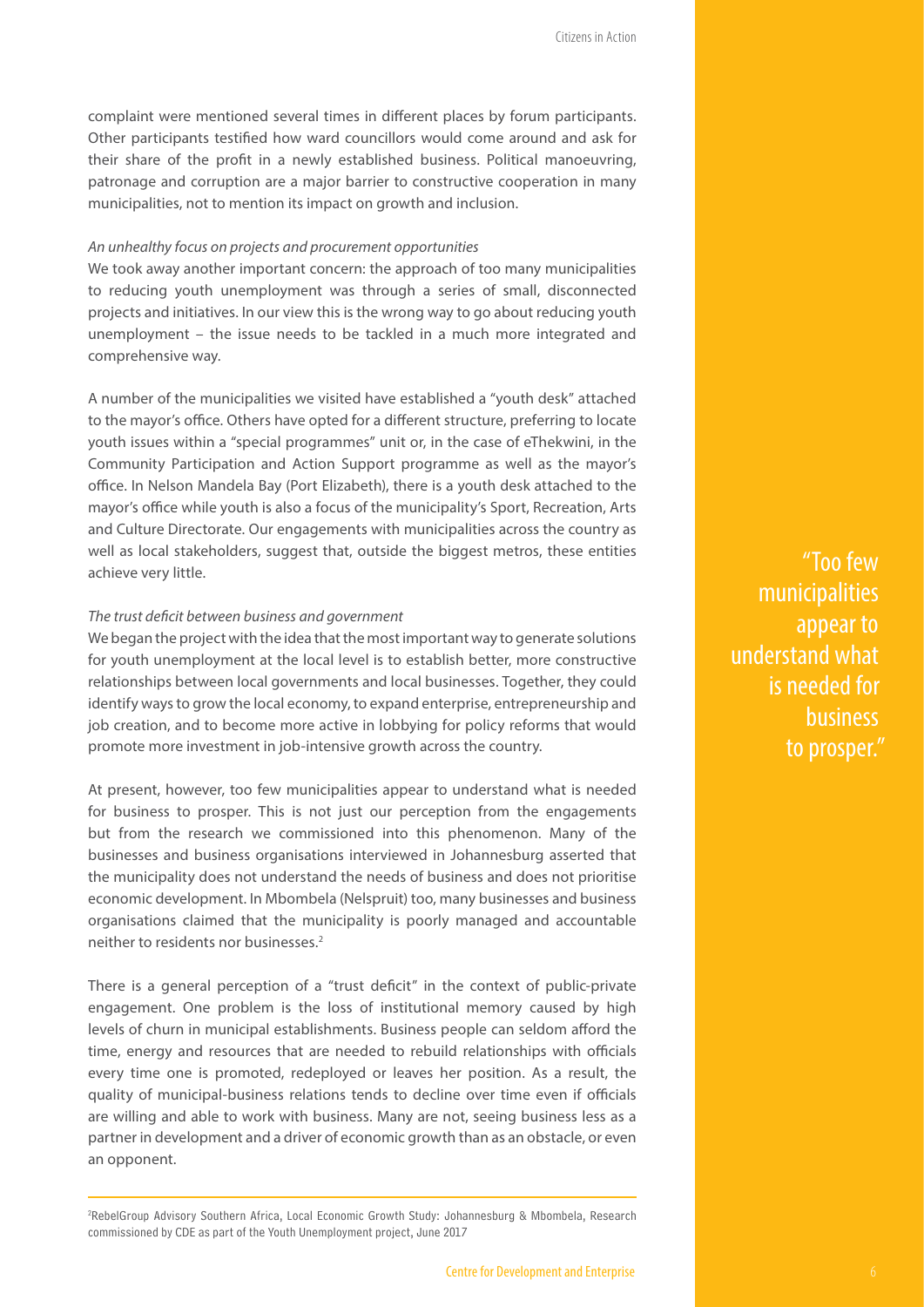#### *Misplaced faith in youth entrepreneurship as a panacea*

Ironically, the one area of focus in which discussions are often very pro-business is destined to fail: whatever its advocates in business and elsewhere might say, it is simply not plausible that the promotion of youth entrepreneurship will be a significant driver of lower rates of youth unemployment.

The conviction that the promotion of youth entrepreneurship is important reflects some muddled thinking. Almost everyone we spoke to wanted to encourage young people to become entrepreneurs. What is much less obvious is the limited extent to which the skills required can be formally taught. For example, few people we spoke to seemed to appreciate that the best training for entrepreneurship is a job, at least the sort of entrepreneurs that are able to grow and expand their businesses. In addition, officials and others could be critical and/or unsupportive of existing businesses in their municipalities, while at the same time believing that young unemployed people should become business owners. There is some dissonance between engaging in anti-business rhetoric and practices and professing yourself to be in favour of entrepreneurship as a route to employment creation.

CDE's discussions with young people in the 20 municipalities convinced us that it is not lack of enthusiasm that prevents young people from becoming entrepreneurs, but a lack of opportunity, education and experience. In a forum in Polokwane, for example, almost every young attendee expressed a desire to run a business in the future, but most found themselves without any kind of job, while the only attendee who actually ran his own company explained that his parents had their own construction company. In general, these deficiencies cannot be fully addressed through training, mentorship or access to preferential finance. What is needed is the opportunity for would-be entrepreneurs to gain know-how through employment and initiatives to reduce the impact of obstacles all entrepreneurs, but especially young ones, face in finding their market niches. Many young people languishing in unemployment learnt very little about entrepreneurship at school; they have had very little or no exposure to the intricacies of running a business and have no real understanding of what a risk-taking enterprise is all about. They are unlikely to set up successful business ventures, even with substantial financial support and well thought out training programmes.

#### *Demands for protectionism*

At our workshops, local entrepreneurs, officials or unemployed people sometimes demanded what amounted to some form of protectionism from competition. The clearest expression of this was distrust and animosity towards immigrants from other countries in Africa, but it was sometimes also made in relation to South Africans who came from other parts of the country. In Tshwane, for example, an unemployed young man said "It is unfortunate that we have to share those limited jobs with everybody else in the country. Actually everybody in the continent as we have Zimbabweans and Nigerians fighting for the same space."

However, others pointed to the fact that many foreigners manage to run a successful business where their own people have failed and in time, employ local people. Some local sectors, such as retail, are somewhat over-traded, with the implication that one shop's success is at the expense of another. However, restricting competition would lead to higher prices and would be to consumers' disadvantage. Evidence has also shown that migration is beneficial for the development of an area, with "outsiders" introducing innovation and new expertise. Understandably, these wider benefits may not matter very much to someone who is unemployed and feels, rightly or

"What is needed is the opportunity for would-be entrepreneurs to gain know-how through employment."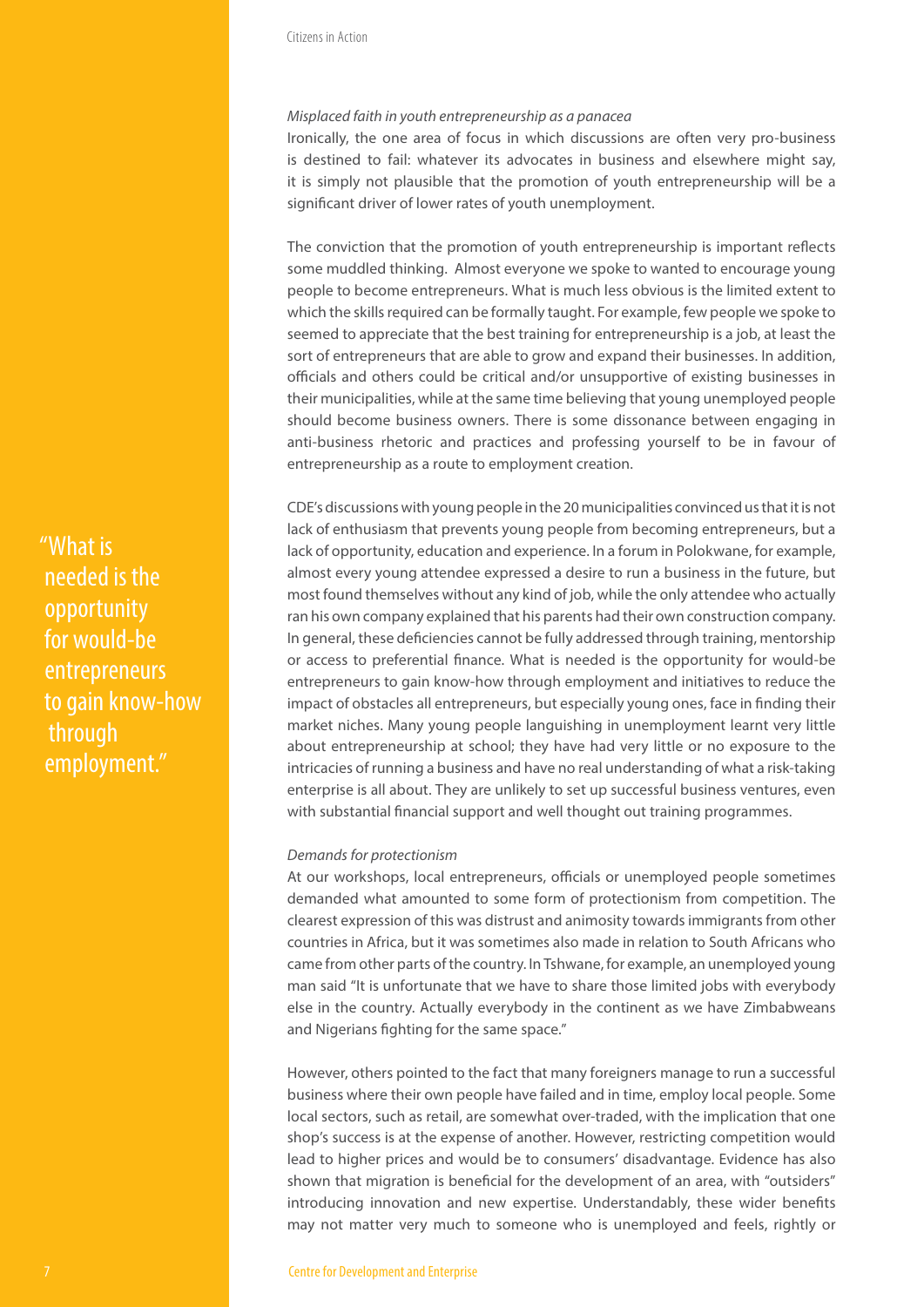wrongly, that outsiders are taking advantage of opportunities. South Africa needs to manage migration issues far more effectively than they do at present and many local communities need more resources, such as better schooling, more clinics, more housing and more work opportunities. Local leaders need to guard constantly against the easy temptations of xenophobic populism and recognise that the collective interest is not always articulated by those who shout loudest. They should also become more effective in documenting what is happening in their communities and linking this to wider policy discussions.

#### *A lack of information and the challenges of mobility*

Young people in our forums lamented the lack of information available to them on employment opportunities, whether within their areas or outside them. There is also very little information on training programmes locally or elsewhere and whether they are likely to make participants more employable. Here, the local Labour Centre – the government's key service delivery interface with work seekers in the provision of public employment services intended to improve the functioning of labour markets and thus contribute to reducing the country's very high unemployment levels – should be the first stop for young people in search of work. Unfortunately, specialised and personalised service packages are not what the labour centres offer, with many lacking the capacity to identify even local job opportunities, never mind those further afield.

Many of the young people we spoke to in places such as Bushbuckridge and in areas that appear to be in terminal economic decline like Matjhabeng (Welkom) recognized that their best hope of finding employment lies outside the areas where they reside. At the same time, they were also acutely aware of the challenges of moving long distances to access labour markets they dimly understand and where they will be at a distinct disadvantage in relation to residents who are closer to jobs and have more extensive and relevant networks through which information about job openings might flow.

#### *Concluding remarks*

During the discussions that CDE organised in the 20 youth unemployment 'hot spots' across the country, we came across a lot of enthusiasm and many well-intentioned people. At the same time, we were increasingly struck by the enormous challenges of finding ways to help young people in these towns and secondary cities. It is important to recognise that it will be extremely difficult to generate local-level collective action that might lead to a significant reduction in youth unemployment levels. Even if one ignores the sheer complexity of the task, it seems clear that in many places there is too much distrust, misinformation, confusion and bad politics to hope for rapid progress.

#### The challenge of diversity in a large, urbanising country

In our engagements with and research on the different towns and cities where youth unemployment is concentrated we were struck by the enormous diversity of many of these places. Some places have so little economic potential that the only real hope for young people there is to move away, to go to the places where economic growth and more opportunities are concentrated. In this context a one-size-fits-all solution cannot work.

Bushbuckridge is an example of a town with very little potential to generate local jobs for young people. In this remote settlement, there were over 78 000 unemployed

"Young people in our forums lamented the lack of information available to them on employment opportunities."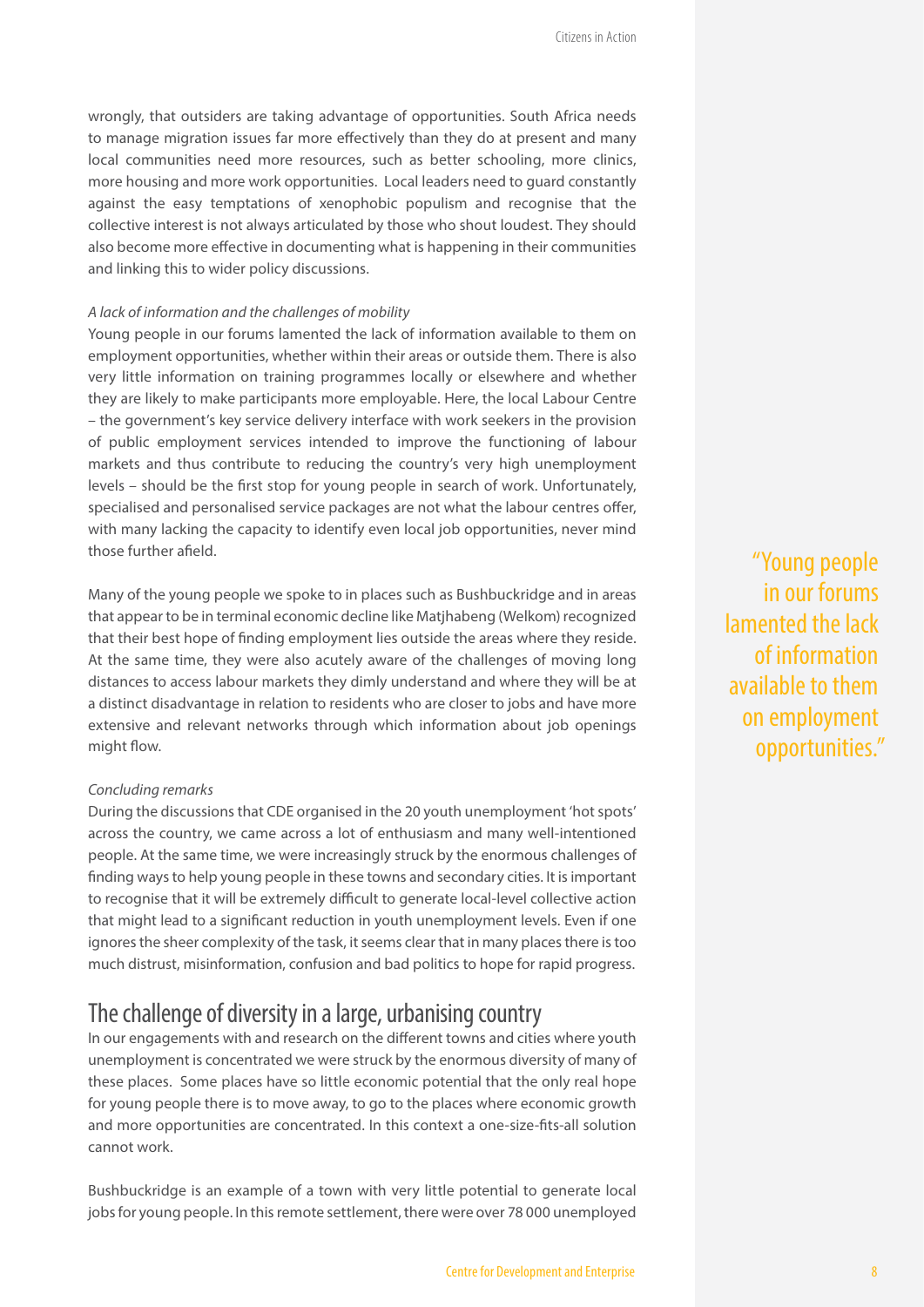people between the ages of 15 and 34 in 2011. Although later data is not available it is reasonable to predict that this number has grown in the seven years since then. They live in a region characterised by high levels of poverty and crime, a deep backlog of services, bad roads, and generally poor infrastructure, as well as a skills shortage and low rates of literacy. Due to its proximity to the Kruger Park, the region attracts some tourists to its shops, petrol stations and craft markets. Of those who have jobs, most work in trade (23 per cent) and in community services (42 per cent), which includes teachers, nurses and municipal workers. Thus, apart from the fact that almost 80 per cent of the 134 197 households in the region depend on state-provided grants for their income, a large percentage of the relatively scarce jobs in the area is provided directly by the state.

Most people live here as a result of apartheid's dismal spatial legacy, not for reasons of any economic logic, and this remains an area without meaningful economic potential. The painful truth is that it is unlikely that many jobs will ever be created here. The plans devised by the local municipality largely prove the point. In their latest development plan municipal officials identify agriculture as the best sector in which to promote jobs and growth. The plan does not go into any detail, but argues that the best strategy is to 'convert family farming into commercialised agriculture'. Even if this were possible, only a few would benefit. The vast majority of households in this densely settled rural area are in fact landless: less than 5 per cent of the people with jobs currently work in agriculture.

Similarly, in Matjhabeng, the municipality centred on the town of Welkom, the economy is in a state of long-term decline led by the falling output of gold from its mines. During the boom era there were 40 shafts in operation in the area; now the number has fallen to 12. The result is that the local economy has shrunk by an annual average rate of nearly 2 per cent over the last 15 years.<sup>3</sup>

The municipality's development strategy once again offers very little hope that local government interventions will do anything to turn the situation around. Commercial agriculture probably provides some hope of generating growth and jobs in the region and there are a few positive initiatives in this regard. Some of the other strategies are less likely to bear fruit. The municipality hopes that foreign investors would want to set up call centres and/or similar operations in the region. However, the region's attractiveness to investors is compromised by the fact that less than 6 per cent of people aged between 20 and 24 have a post-matric qualification. The municipality is aware of a shortage of skilled workers in the region, but, in a clear case of wishful thinking, they believe that once the call-centres have been established, the region will attract the necessary skilled workers to make up this deficit. It is much more likely, unfortunately, that investors will put their money into the regions that already have the skilled labour and that some of the people with skills will move out of Matjhabeng (Welkom) to the places where there are jobs.<sup>4</sup>

A region's economic potential is influenced by a range of factors, including the size and density of the population, how educated the local population is and how much money local consumers have to spend. In addition, the complexity of the business

"Some places have so little economic potential that the only real hope for young people there is to move away."

<sup>3</sup> L. Marais, The Impact of Mine Downscaling on the Free State Goldfields, Retrieved from: https://www. researchgate.net/publication/235554252

<sup>4</sup> Lejweleputswa District Municipality, Local Economic Development Strategy, 2015, Retrieved from: http:// lejweleputswa.co.za/wp-content/uploads/2010/11/LDM-LED-Strategy2015.pdf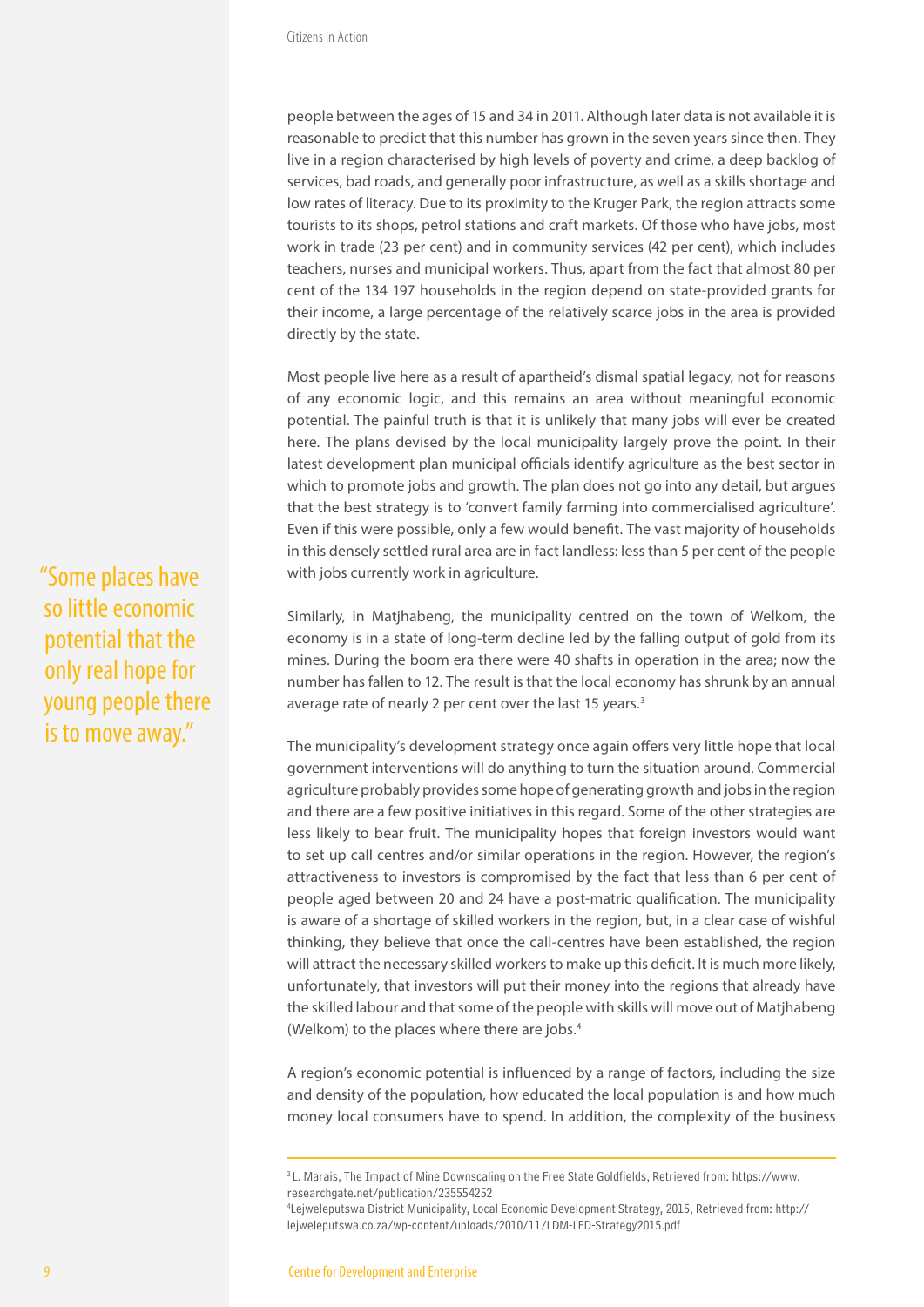sector, the range and diversity of supporting institutions and businesses (banks, insurance firms, etc.), the depth of entrepreneurial talent, the potential of local businesses to add value, and their location with respect to other regions all combine to make some regions more likely to generate growth than others.

Big cities will have most of the advantages when it comes to developing and attracting new businesses. It is significant that major metros like Johannesburg and Cape Town have experienced considerable population growth and yet have smaller percentages of the population in unemployment than elsewhere in the country. Globally, cities produce more than 80% of economic output and 72% of cities grow their GDP faster than their national economies. Cities are the places where most people have the best chance to find employment. This is the case because our cities benefit from 'agglomeration economies'. Due to their large size and dense concentration of people they are able to generate more business initiatives as well as more complex, more productive activities. They contain more educated people and therefore attract more talent, and they are much more likely to attract local and foreign investment. Foreign direct investment tends to go to areas that have market access as well as better infrastructure, services, and other financial incentives. Those places are almost always large cities.

Smaller cities and towns therefore need to consider their advantages and be realistic about their potential to compete when thinking about ways to grow their economies.

#### Policy approaches that will not work

Many approaches to addressing the crisis of youth unemployment are built on the assumption that people will remain where they now live and therefore they must be helped where they reside. Thus, they seek to involve unemployed people in communal activities like garden farming or sewing groups. Working at their best, these projects do help some people: they give beneficiaries something to do, they generate some goods and services for local consumption, and they may even produce items for sale outside the immediate area. The hard truth, however, is that, precisely because of their distance from markets and the absence of appropriate infrastructure, these activities almost never achieve commercial viability and sustainability, with most dependent on grants and philanthropy. In any event, there is almost no prospect of such projects achieving the kind of scale needed to address local youth unemployment meaningfully.

Interventions need to focus on, and have the ability to go, to scale. Experimentation is good, as are pilot projects, but interventions should be planned with a difficult question in mind: if all goes well, could this approach go to scale? The goal is to find ways to fundamentally turn around the structural impediments that keep young people from participating in the economy. Generally, this is achieved not through isolated projects – whatever their scale – but by integrated reforms that permit and encourage large numbers of incremental changes across society and throughout the economy. The growth of existing firms and the establishment of new ones operating in competitive markets are the only ways to create jobs on the scale needed. Policy reforms need to facilitate this evolution; small, ad hoc interventions and projects will seldom achieve this.

The public sector is frequently seen as the best generator of new job opportunities, partly because there has been a large increase in these jobs (from 2.16 million in 2008

"The growth of existing firms and the establishment of new ones operating in competitive markets are the only ways to create jobs on the scale needed."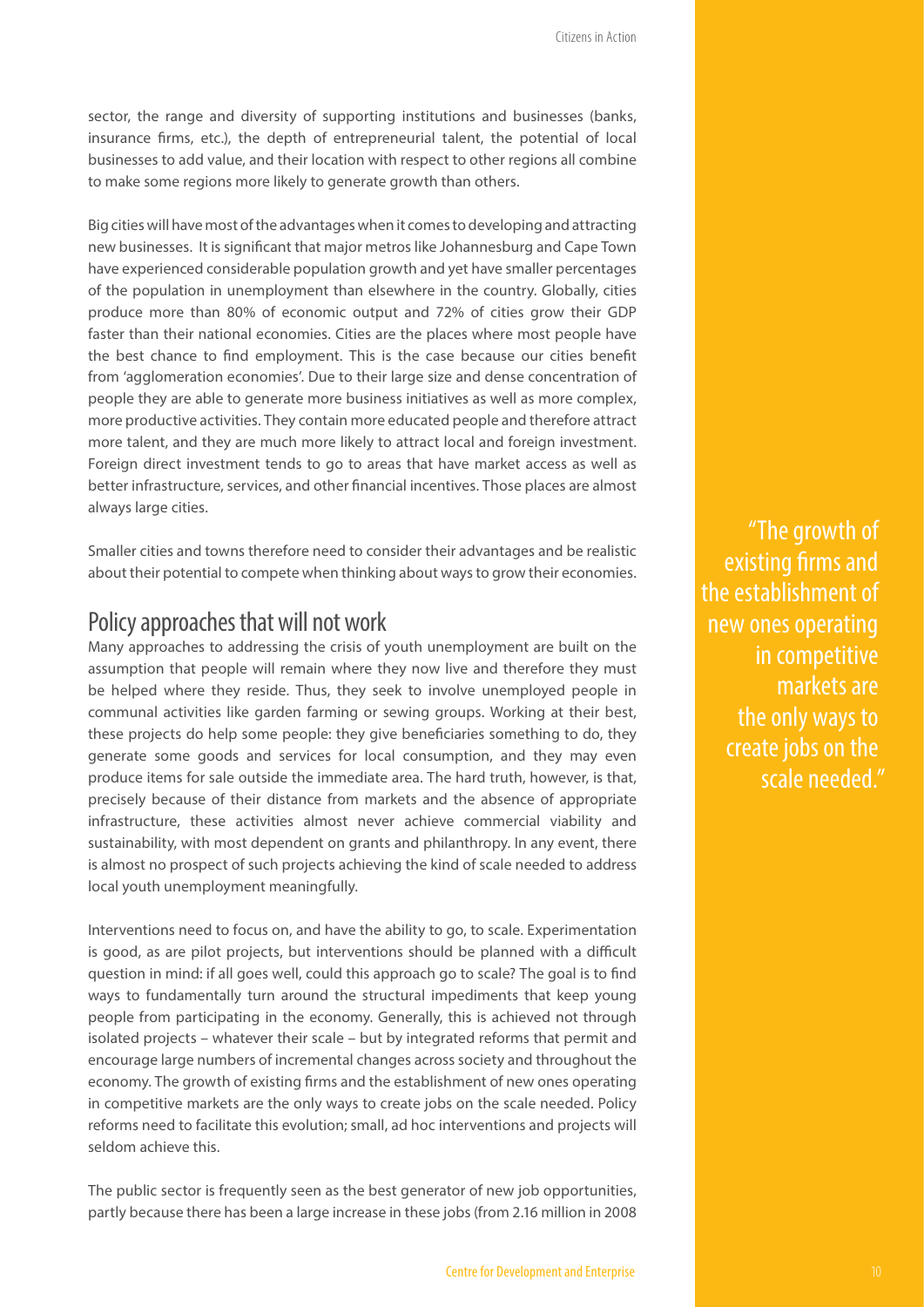to 2.69 million at the end of 2014) and because these are relatively well-paid jobs. The real monthly wage of an average public sector employee is R11 668 compared to R7 822 for an average private sector worker.<sup>5</sup> But the public sector leaves a large number of people behind (the millions of unemployed) and there is now very little scope for expanding the size of the sector, or of rapidly raising public sector wages. New job creation can, in the near term, only be generated by private firms and will only come about as a result of a rising economic growth rate. Both local governments and young people languishing in unemployment need to become supportive of a rapidly expanding private sector. That is their only hope for a better future.

#### Concluding remarks

Building a momentum for change in most towns, secondary cities and some metros will be extremely challenging. This is evident from the difficult politics and mixed abilities of municipalities, the complex realities we unearthed during the discussions we held across the country, the challenges of diversity and the propensity to adopt approaches that, at best, help at the margins rather than address the problems at scale. There is certainly no one-size-fits-all solution to these challenges. However, if we could build some momentum for higher economic growth and the generation of new jobs from within some of these places, something important could be achieved. For this reason, CDE is convinced that the focus should be on building more constructive business-government relationships in secondary cities and towns with some economic potential. We will explore how to achieve this in Part Two of this guide.

### **Part two: Promoting enterprise-led development**

Diversity and lack of capacity in many places means that it makes no sense to have a general guide on everything a municipality could do to address youth unemployment in their regions. Instead, in this section, we focus on how better relationships with business could emerge in some municipal regions, with positive consequences in terms of economic growth and job creation. In the sections that follow we look at why business-government relations are crucial for solving youth unemployment, how municipal officials and other stakeholders should think about business and markets, the importance of getting the basics right, and how to build a better business environment. We outline what can be done to launch constructive dialogues and relationships between municipalities and business representatives, and point to other opportunities for cooperation between private and public sectors.

### Building better business environments and creating jobs for young people in cities and towns

#### *Making the case*

Municipal leaders who want to reduce levels of youth unemployment significantly should prioritise growth and promote local business. This is the best way to tackle the scale of the crisis, and the task must be approached in full awareness of the limited capacity of local governments, limited powers and functions, and the scale

"Municipal leaders who want to reduce levels of youth unemployment significantly should prioritise growth and promote local business."

<sup>5</sup> South Africa's civil servants are the country's new labour elite, February 19, 2016 Thecoversation.com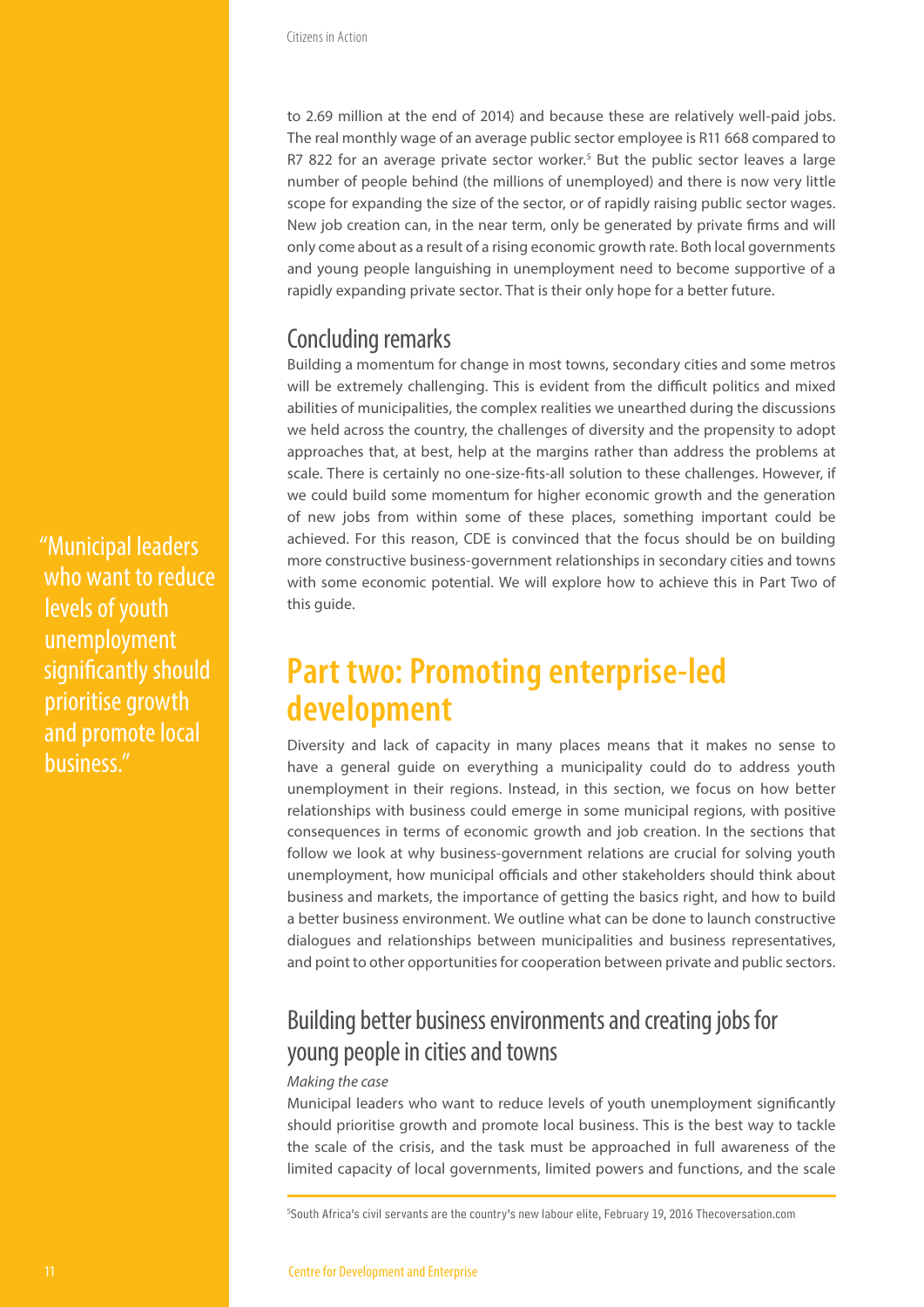of the challenge of promoting local growth. This is why, later on, we emphasize the importance of lobbying and advocacy, so that people who understand the needs and challenges of their local regions begin to demand a better deal from provincial and national governments.

Unlike programmes and projects that target specific numbers of beneficiaries and largely leave the underlying conditions that create youth unemployment unchanged, supporting the growth of the local economy has the potential gradually to address the youth unemployment crisis. The two main reasons for this are:

- A growing economy makes all firms more viable, allowing more successful firms to expand faster and saving some firms that might otherwise have gone under;
- Economic growth facilitates the entry, survival and growth of new firms, which are more likely to prosper in a growing economy than in one that is stagnant or shrinking.

In other words, economic growth and employment growth will be the product of an expanding private-sector which hires more people. This has the knock-on effect of increasing local incomes, in turn supporting the growth of firms supplying consumer goods, as well as personal and household services (e.g. haircuts and plumbing, child care, and transport).

The approach to achieving these desirable effects should not revolve around the provision of subsidies or special protections for certain firms or industries. Instead, municipalities should work more closely with existing businesses to stimulate and attract investment. The goal should be to develop a growth vision and a supportive, constructive relationship over time, by building trust and by establishing a working relationship that goes beyond fruitless "talk-shops", introduces reforms, and leads to real change.

#### *The state of government – business relations in municipalities*

While business-government relations in some metros have sometimes been fraught and levels of cooperation have been uneven, in many secondary cities, the level of engagement between local governments and local business is often worse.

For example, in Madibeng (Brits), there is an active business chamber (Brits Industrialists Association) that meets regularly with local government. Business people report, however, that attendance by officials is sporadic with the result that proper relationship-building has stalled. Meetings are perceived as "talk shops" with little or no follow through and implementation. Apart from these meetings, publicprivate engagement is generally weak and business has little faith in the willingness or ability of local officials to drive changes that would accelerate growth.

Many emerging black business-owners are disillusioned with the municipality because past consultations led to nothing. Although some initial interest is shown from time to time, there is generally no follow through, nor indeed feedback on, or even acknowledgement of, correspondence. Coupled with a lack of appreciation of how economic growth is generated by firms, the municipality tends to focus on smallscale projects with limited impact. Nevertheless, there have been some discussions on the regeneration of the town and a rehabilitation programme involving all local stakeholders, public and private. For this to work, effective governance mechanisms

"A growing economy makes all firms more viable."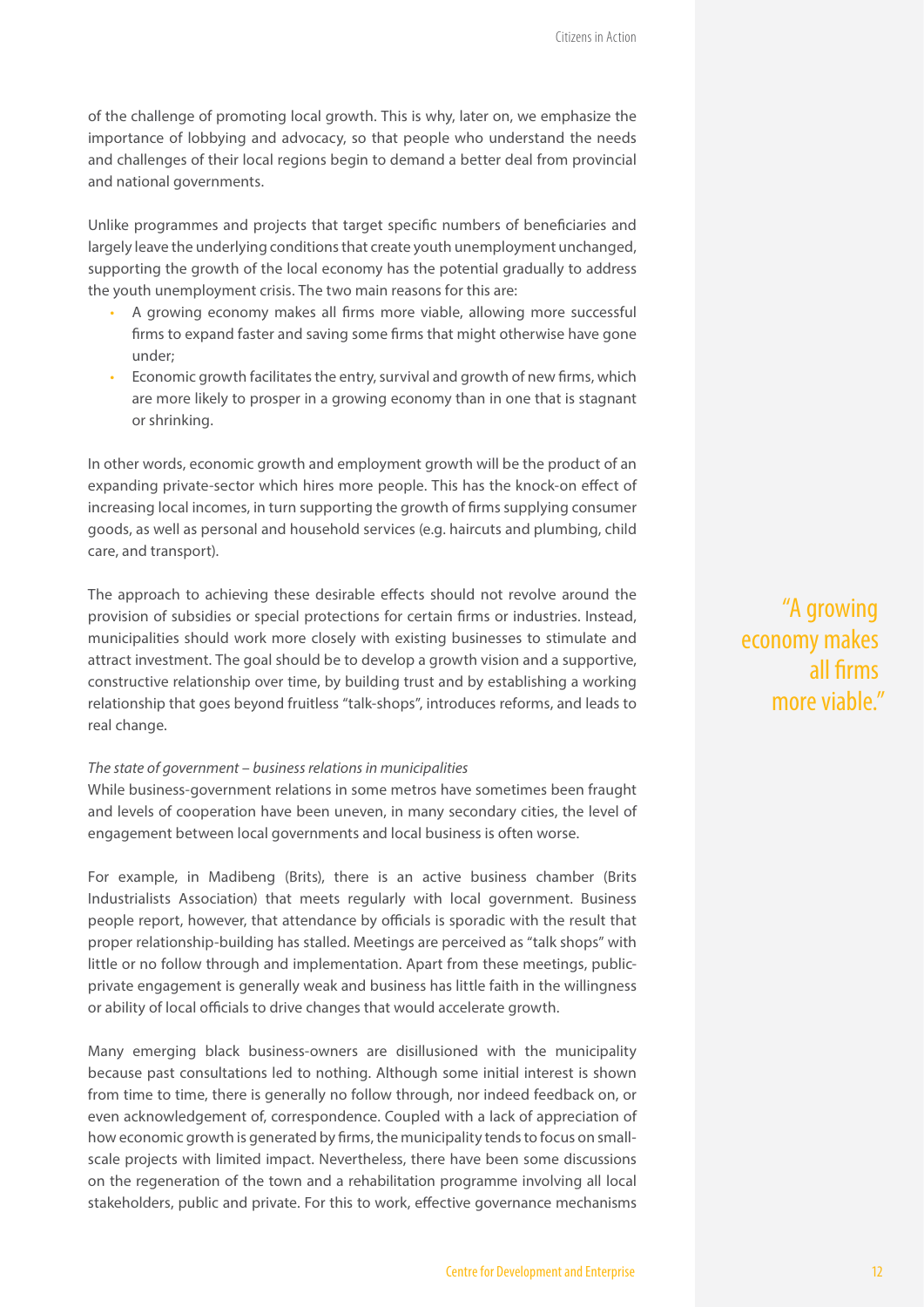and platforms need to be established where all stakeholders can come together under the guidance of leadership teams representative of all industry growth sectors, as well as both established and emerging businesses. Given that governance in the municipality is currently in a state of flux due to the dismissal of a large number of senior officials, this programme may prove difficult to establish successfully in the short term.<sup>6</sup>

This unsupportive environment has probably been a factor in motivating local firms and employers to move elsewhere (see box on *Companies can move*).

In Mbombela (Nelspruit), the situation is more positive, but still not ideal. CDE research reported mixed perceptions by business of the municipality's willingness and ability to engage with the private sector despite the establishment of the Local Economic Development Community Forum. Some businesses describe their relationship with the municipality as generally good and note that the municipality is open to engagements, while others asserted that the local government does not understand the needs of local businesses, and attempts to micro-manage business-related processes.7

In Rustenburg, the municipality has tried to facilitate business-led growth, but without much success. In 2015, the Municipality acquired 110 hectares to establish a Special Economic Zone (SEZ) as a way to promote local businesses (mainly small- and medium-sized enterprises) and local job creation. According to the annual report from 2016, however, this initiative has not taken off because local companies have been unable to find a way to compete with large, established companies located outside Rustenburg. One has to ask what was special about the zone and whether local firms – of all types – were consulted before the zone was established? The municipality did set up a Business Advisory Council, which was supposed to facilitate formal engagements with local businesses. Our research indicates that commitment to this process has been limited. According to the 2016 annual report, most of the engagements have been with senior management from large mining companies. While this is clearly important, there have been almost no engagements with smaller companies that have a more local focus, although there was some consultation between the municipality and the local tourist company, Rustenburg Adventures, as part of the attempt to raise the tourism profile of the region.<sup>8</sup>

Thus, while there are initiatives to improve the relationships between local governments and local businesses in some of the municipalities CDE visited, much remains to be done. Improving this situation is challenging, especially in an environment of political turmoil and almost no national leadership or economic growth. Nonetheless, CDE's work indicates that a true business-government partnership or working relationship is the area with the most potential for creating more dynamic, employment-generating local economies.<sup>9</sup>

https://www.rustenburg.gov.za/document-category/idp/

"A true businessgovernment partnership or working relationship has the most potential for creating more dynamic, employmentgenerating local economies."

<sup>&</sup>lt;sup>6</sup> Karin Badenhorst, Local Economic Growth Study: Cape Town & Madibeng, CDE commissioned paper, 2017 7 Nadia Kruger-Levy and Andreas Bertoldi, Local Economic Growth Study: Johannesburg and Mbombela, CDE commissioned paper, RebelGroup Advisory Southern Africa, 2017

<sup>&</sup>lt;sup>8</sup>Rustenburg Local Municipality, Integrated Development Plan 2016-17, 2016, Retrieved from:

<sup>9</sup> Karin Badenhorst, Local Economic Growth Study: Cape Town & Madibeng, CDE commissioned paper, 2017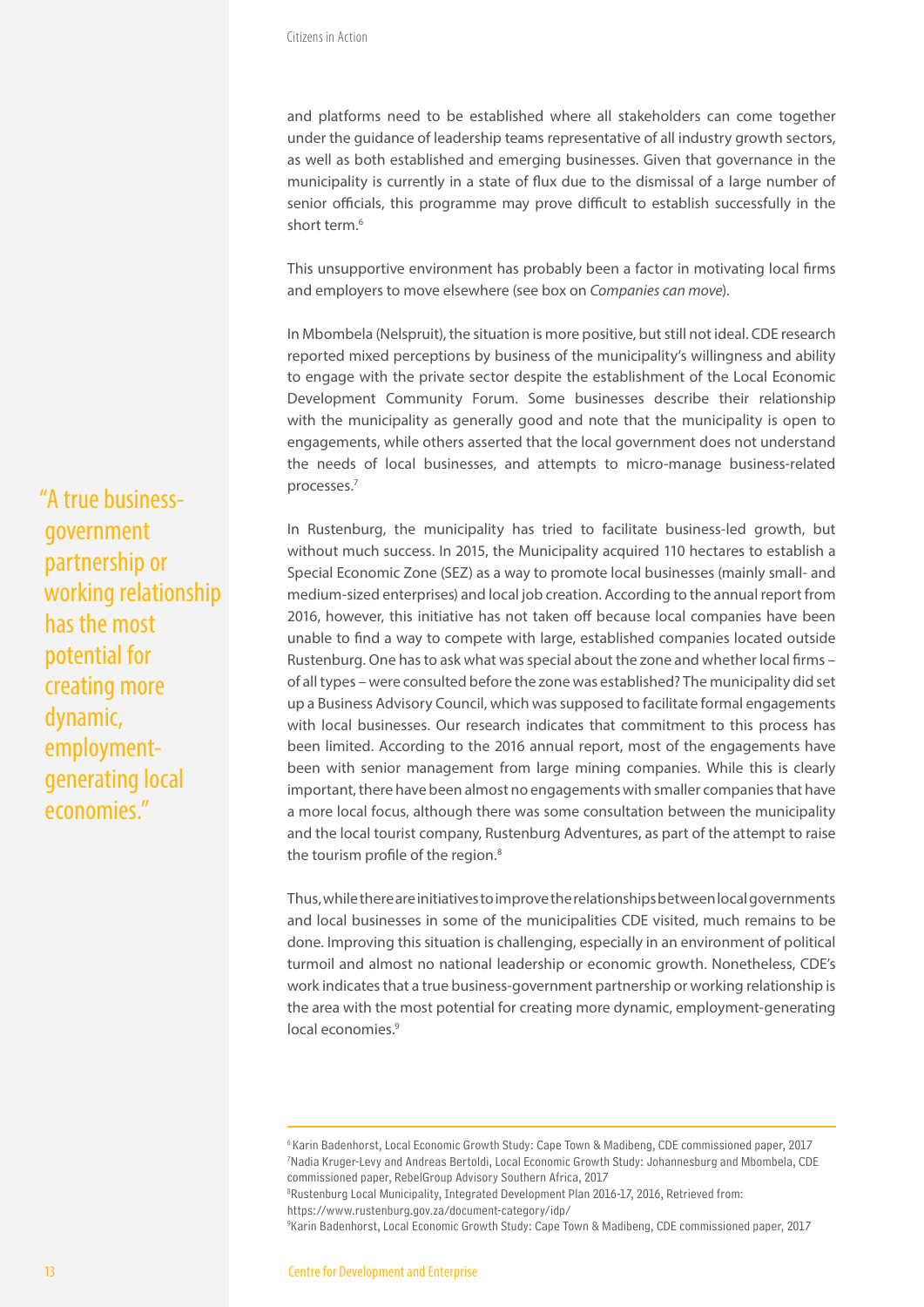#### *Understanding business and markets*

Too often, "business" is regarded by officials purely as an interest group dedicated to preserving as large a slice of economic output as it can get its hands on. Officials then take on the role of trying to ensure that policy reallocates some of the earnings that would accrue to business to other stake-holders: workers, the poor, the community, the local government. From this perspective, the goal of 'development' is sometimes understood to be the reallocation of the value that businesses generate. This amounts to a fundamental misunderstanding of how development works and what business does.

Stripped to its core, business brings people together to coordinate their efforts in the cause of producing some good or service for profit. Tasks are divided between different people and managers ensure that individual workers get the inputs they need and do their own work well. Entrepreneurs and managers plan what is to be done and coordinate the efforts of others to make sure it happens. This allows for what one development economist describes as "the miracle of productivity", in which the labours of ordinary human beings, which for millennia produced no more than the equivalent of US\$1-2 of value per day, to generate output worth many, many times that amount.10 This is the essence of development (which is closely correlated with increasing prosperity), and the core task of South Africa's policy makers and officials is to try to find ways to increase the volume and value of business activity taking place in the jurisdictions for which they are responsible.

Successful firms (or any successful organisation for that matter) make people more productive in a number of ways:

- They learn to absorb, share and coordinate information and knowledge more effectively;
- They incorporate new technologies into making things in a more cost effective way;
- They cut out wasteful processes and inefficient methods of producing; and
- They find ways to become bigger and more complex in order to achieve economies of scale.

These are the activities that municipalities need to encourage and facilitate if they want to expand local economies and create jobs for young people.<sup>11</sup>

Government (nationally and locally), of course, plays a critical role in making business expansion possible, but ultimately, growth is driven by private firms that solve two problems:

- Identifying a good or service for which there is a market or creating such a market; and
- Finding a way to sell its goods at a price that is low enough to attract customers, but high enough to cover all the costs of production and generate a return for owners and investors.

Solving these problems is not easy, which is why most new businesses fail. However, firms that succeed make an enormous contribution to society because they take

"The core task of South Africa's policy makers and officials is to try to find ways to increase the volume and value of business activity."

<sup>10</sup>For more on this, see P. Collier, Why Africa needs its private sector (CDE, 2013) available at http://www.cde. org.za/why-africa-needs-its-private-sector-paul-collier/

<sup>&</sup>lt;sup>11</sup>A. Bernstein, The Case for Business in Developing Countries (Johannesburg: Penguin Books, 2010).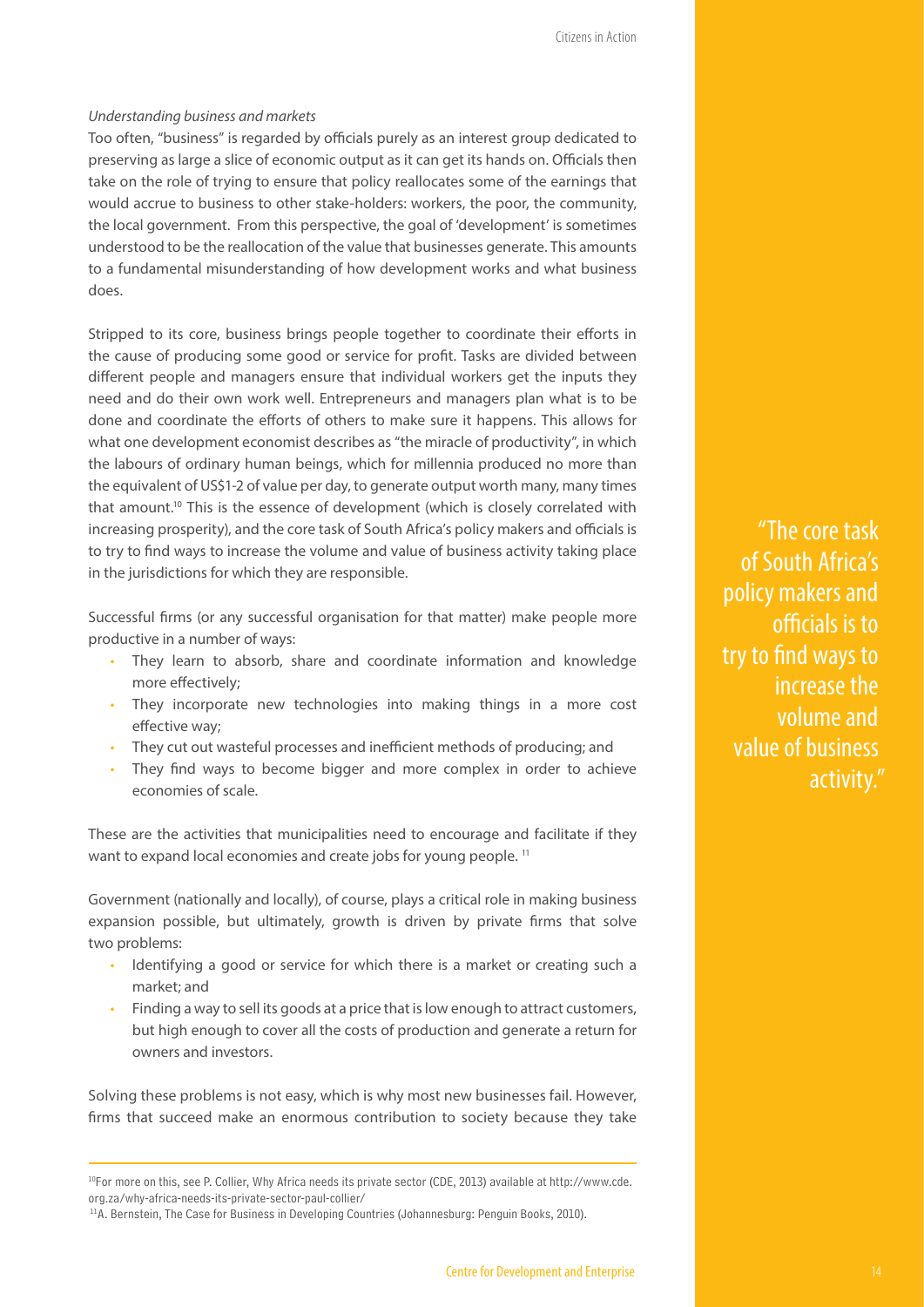#### Companies can move

#### *Pasdec Automotive Technologies*

Founded in 1969, Pasdec Automotive Technologies (PAT) has been one of South Africa's leading automotive component manufacturers focused on the design and manufacture of world-class automotive wiring harnesses. The company became part of the Pasdec Group in 2000 and among its clients are Nissan, Mercedes Benz and Toyota. The company was based in Brits and employed 550 people from the region. In 2015 PAT decided to move its automotive component manufacturing plant from Brits to Botswana.

There were several reasons for this, but an important consideration was the Botswana government's strong support for business. Botswana's government went the extra mile to accommodate the relocation process and provided assistance for operational requirements. When the company's directors arrived in Botswana to open the new plant they were welcomed by Trade and Industry Minister, Vincent Seretse. Botswana's political and economic stability, lack of exchange controls and low corruption rate creates, according to PAT, a welcoming and enabling environment for growth. Botswana also has one of the lowest tax rates in the region and its workforce is relatively educated and productive. Substantial financial assistance to potential investors is provided through entities such as the Botswana Development Corporation.

#### *International Ferro Metals in South Africa (IFMSA)*

International Ferro Metals Limited (IFM or IFL) is an integrated ferrochrome producer with its South African subsidiary International Ferro Metals (SA) (Pty) Limited ("IFMSA") currently under care and maintenance in the business rescue process. IFL is listed on the London Stock Exchange (LSE: IFL), however as of 26 August 2015 trading in the shares of IFL was suspended on the LSE. IFL has up until recently produced ferrochrome from chromite ore located in the Bushveld Igneous Complex, one of the largest ferrochrome producing regions in the world. IFL's Lesedi chromite mine and integrated beneficiation and smelting operations are situated at Buffelsfontein, in the Madibeng municipal region. The Company owns the nearby Sky Chrome deposit in which it holds an 80% interest.

Since the beginning of the 2015 financial year, the combination of low ferrochrome prices, rising electricity prices, interruptions to power supply, and other costs and losses of ferrochrome production strained IFMSA's liquidity to the point that it became financially distressed.

According to the company, the lack of support from Eskom, with its extremely short-term view on planning, was one of the key contributory factors leading to this company's demise. Further, rather than support the business during the electricity debacle, the opposite happened with inspectors visiting the plant and demanding closure of parts of the plant. The impact on production in an already challenged commodity market, contributed to the company's distress and eventual closure.

CDE 2017

"Government plays a critical role in making business expansion possible, but ultimately, growth is driven by private firms."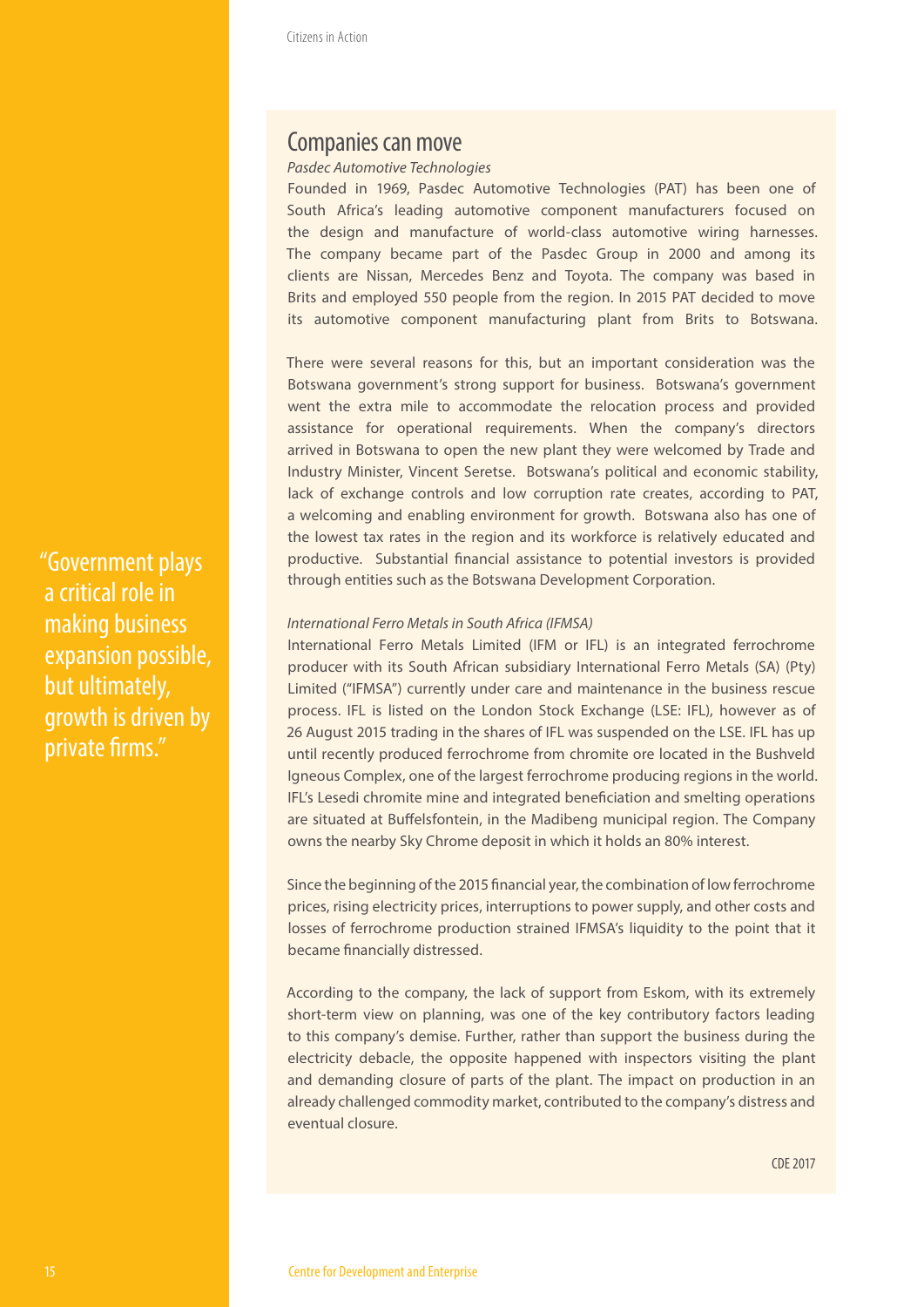scarce resources of various kinds – different kinds of labour, different kinds of material and non-material inputs – and transform them into something for which customers are willing to pay more than they would pay if they bought and transformed those inputs themselves. This is what creating value means, and firms that achieve this are making their societies better-off. Policies should encourage these activities, not inhibit them.

Enterprise-led growth will emerge if the number of firms increases and existing firms become more productive. The best way that municipalities can encourage such outcomes is to make it as easy as possible for private businesses to establish themselves within their jurisdictions and to expand their activities when they are profitable. The key question is how to do this.

#### *Step one: Getting the basics right*

In most of South Africa's secondary cities and smaller towns, simply maintaining appropriate infrastructure, especially roads, is essential to letting people and goods move within the municipality as well as in and out of it. Services such as water and sewerage (which have major health implications) are also all vitally important for both the community and local business. Zoning and rezoning processes should be as fluid and painless as possible and the collection of rates and taxes as transparent and predictable as possible.

Corrupt and/or dysfunctional local governments can inflict serious harm on local businesses, if, for example, they fail to provide some essential services or fail to pay the municipality's electricity bill. This was the case recently in Standerton, when the municipality's failure to pay Eskom threatened the closure of two large employers which would have led to the destruction of over 4 000 jobs.<sup>12</sup>

Getting the basics right would help to strengthen the legitimacy of local governments and could create a foundation for building better relationships between local firms and the municipality. On that basis, municipalities could then take their activities to promote enterprise-led growth further by finding ways to build a better business environment and initiating constructive growth dialogues with local businesses.

#### *Step two: Build a better business environment*

A number of municipal-level practices, licencing requirements and zoning laws make it difficult to set up and run businesses. All by-laws that the municipality enacts (including those related to sanitation, health and traffic flow) need to be assessed in terms of the (often unintended) barriers to business, especially small and medium businesses, that they create. This is particularly true for the way informal trade is regulated. Municipalities often like to create controlled spaces, away from centres of activity where they would like their informal traders and small businesses to set up shop. The intentions behind these plans may be well-meaning, but the locations chosen often remove firms from their customers. Conversely, zoning laws in some residential areas may make it impossible for a business to operate legally, in turn making it impossible for it to obtain bank loans for expansion or working capital. The inability to register formally may also make it impossible to obtain licenses – e.g. to sell liquor – that further inhibit the business's prospects.

<sup>12</sup>M. van Wyngaardt, (13 January 2017), 'Astral says Eskom cutting municipal electricity supply would be 'catastrophic' for Standerton operations', Engineering News, Retrieved from: www.engineeringnews.co.za/

"Getting the basics right would help to strengthen the legitimacy of local governments and could create a foundation for building better relationships between local firms and the municipality."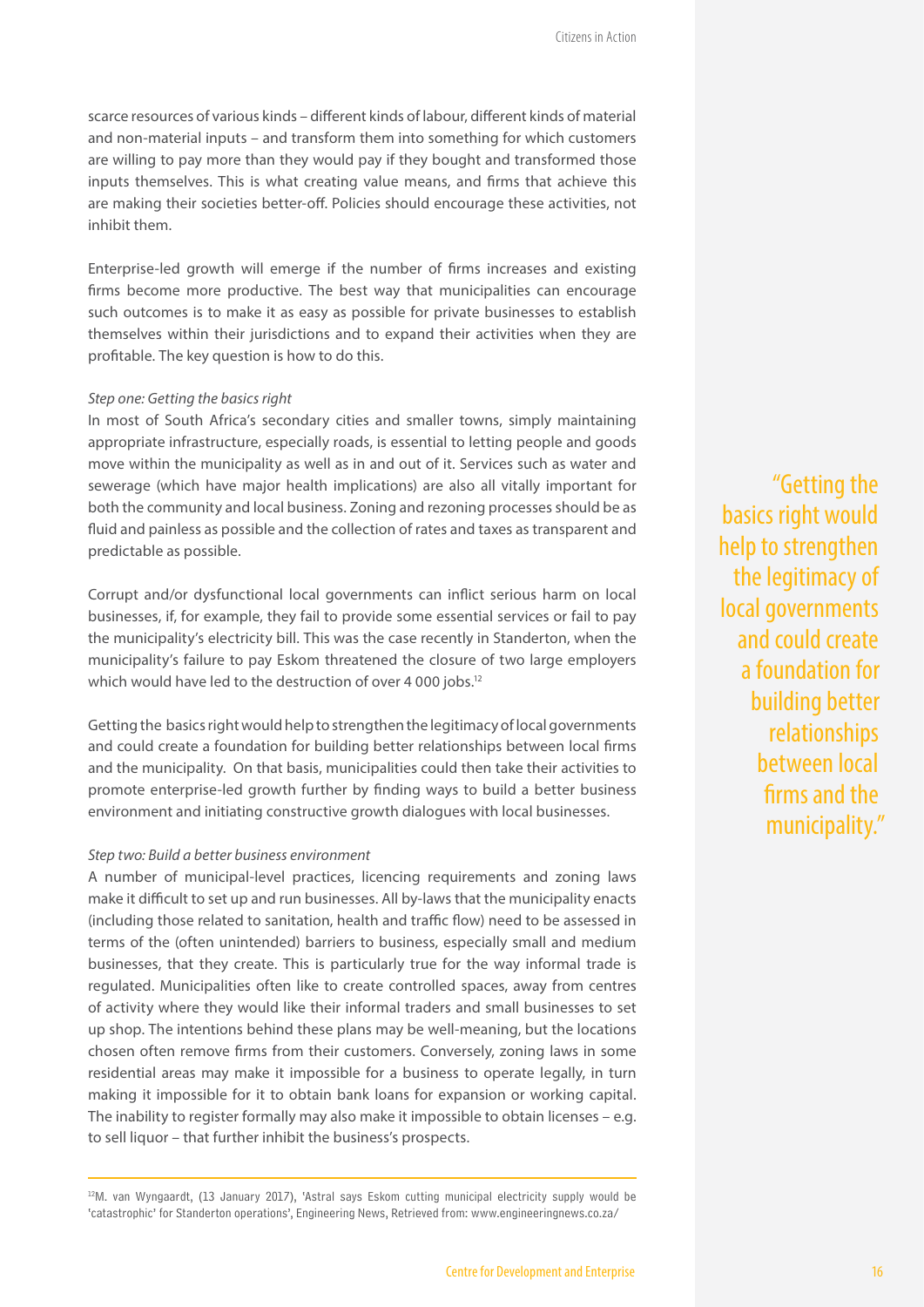Citizens in Action

The costs that by-laws and zoning requirements impose should be assessed in terms of:

- Zoning and rezoning activities that force businesses to relocate away from economic centres;
- Unreasonable restrictions on putting up signage;
- Excessive requirements in terms of health and safety standards;
- Licences and clearance certificates that lead to difficulties with filling out complex forms, standing in long queues, and waiting for permits to be issued;
- Land restrictions, building regulations and unproductive public land ownership that make it difficult for investors to find affordable spaces to set up a factory; and
- Excessive restrictions on public spaces, including pavements, which are sometimes the best places from which small traders could operate.

Clearly not all regulation should be abandoned, and there are conflicting interests within business as well, but the impact of every regulation on the ease of doing business has to be factored into the legislative process from the start.

To properly ascertain how municipal regulations and practices have an impact on businesses it is necessary for municipalities to engage local business communities (all firms, big, small, emerging) on the costs imposed by red tape. At the same time, care must be taken to ensure that existing businesses do not support certain kinds of restrictions to prevent a new firm from entering the market and becoming a competitor. For example, formal businesses may be opposed to informal or unlicensed traders because they regard them as unfair competition. Municipal leadership is required, to mediate between the demands of different business interests and promote the wider public interest.

Another important issue for municipalities is encouraging clear ownership title for land and buildings. Municipalities should do everything they can to ensure property rights are clearly demarcated and deeds are properly registered. The absence of clearly defined, individual property rights often acts as a barrier that traps people in poverty. People who cannot sell their land and/or buildings and need to occupy it in order to retain their rights to it will clearly be more disadvantaged in terms of mobility than those who can sell.

#### *Step three: Building better relations between business and municipalities*

Structured interactions between public- and private-sector stakeholders to promote the right conditions for enterprise-led development, improvements to the business climate, and economic development are vital for local economic growth.13

These dialogues and alliances should bring stakeholders together to define and analyse problems, to devise specific reforms and to work together to implement them. These dialogues do not have an impact if they are regarded as once-off events by either the municipality or business participants. Nor will they work if municipal officials lack a proper understanding of the role of business in generating jobs and growth, or if businesses are suspicious of officials' motives in the process. Building up trust takes time but is necessary. A genuine and common commitment to improving

13D.W. te Velde, Effective state-business relations, industrial policy and economic growth, 2010, Retrieved from: https://www.odi.org/sites/odi.org.uk; A. Kilroy, M. Mukim, S. Negri, Competitive cities for jobs and growth : what, who, and how (Washington, D.C. : World Bank Group, 2015)

"Municipalities should do everything they can to ensure property rights are clearly demarcated and deeds are properly registered."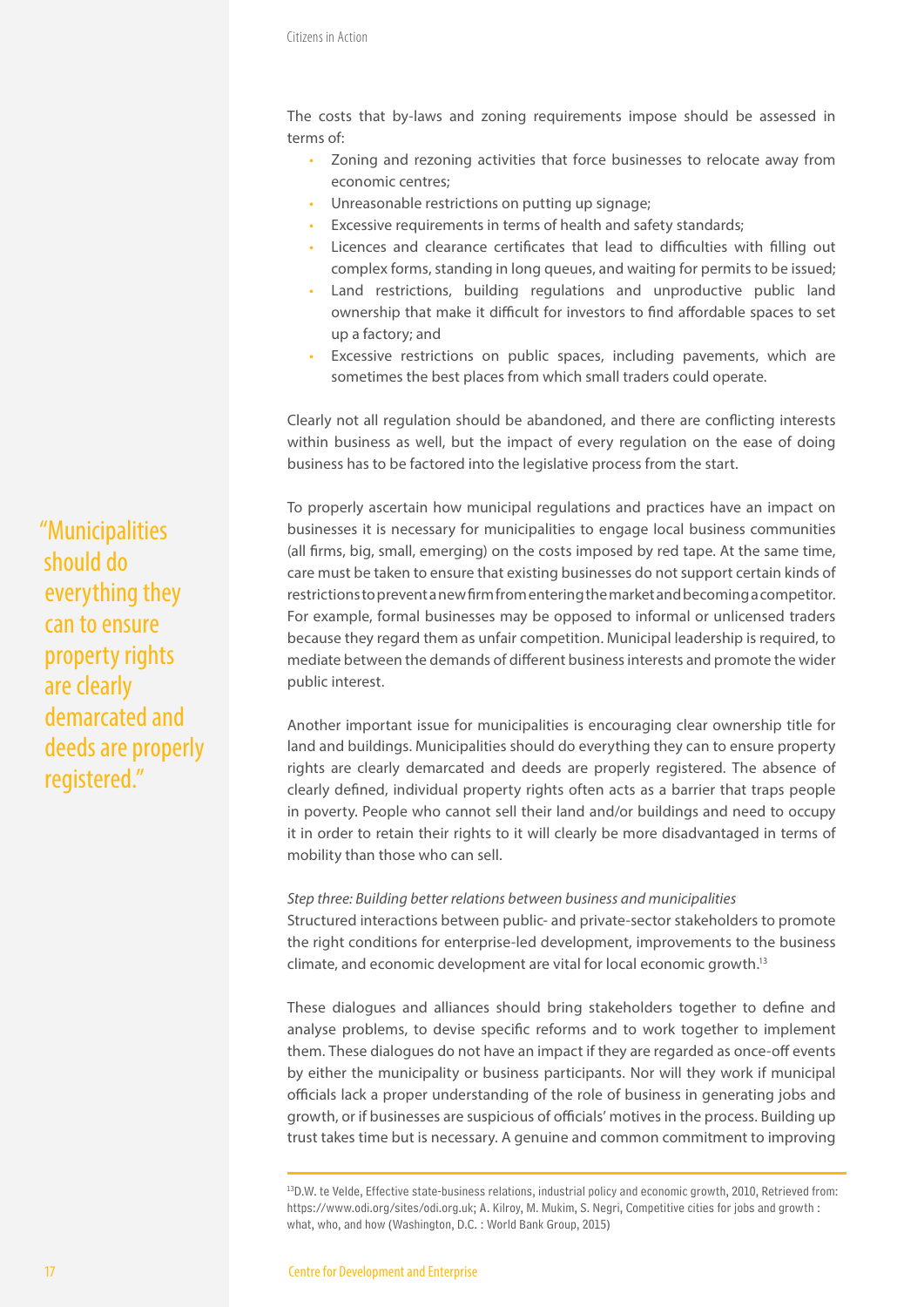the city or town and the opportunities for its inhabitants has to be the bedrock of a successful interaction.

A World Bank report<sup>14</sup> on local growth dialogues and alliances concluded that they produce positive results when they:

- Combine the capacity and leverage of private- and public-sector actors to improve the business environment and help businesses to exploit growth opportunities more fully;
- Ensure that interventions are aligned with the needs of local businesses by providing a platform for organised business and individual firms to communicate their needs to government;
- Secure private sector support for reforms and assistance in their implementation; and
- Make trade-offs explicit and thus prioritise policies according to their overall merits.

After evaluating effective city level dialogues across the world, the World Bank provides the following advice on how to structure these dialogues for maximum impact:

- High-level city leaders, preferably the mayor, should initiate and lead the dialogues to ensure that all parties take them seriously. Where the municipality is weak and unlikely to initiate or lead such a process, private sector groups can take the lead and seek to draw positive elements within the municipality into the process, but success is rare in these cases.
- Narrow them down to sectoral dialogues which tend to be more focused, less fragmented, and easier to manage. This is because businesses within a sector have a lot in common in relation to opportunities and constraints.
- Establish short-term state-business alliances with clear goals that will attract committed participants.
- Efforts must be expended to include SMEs and emerging businesses.
- The dialogues and alliances must not allow participants to lobby for private interests that will have a negative impact on the general benefits generated by the alliance.<sup>15</sup>

These dialogues and alliances have most potential in the large metros, but can also play a vital role in promoting growth or revitalising the fortunes of some secondary cities. This has been demonstrated in great detail through research undertaken in the USA (see box on *Working with business revitalises small towns in America*).

#### *Step four: Public-private partnerships and privatisation*

Not all service delivery and provisioning need be done by the municipality itself. Once relationships become increasingly constructive and levels of trust between public and private actors grow, it is worth exploring new ways in which private providers can be brought into the delivery of some essential services.

To avoid corruption and nepotism it is also vital that clear tendering processes are in place, and that these are monitored and enforced at the municipal level. Although

"A genuine and common commitment to improving the city or town and the opportunities for its inhabitants has to be the bedrock of a successful interaction."

<sup>&</sup>lt;sup>14</sup>D. Sivaev, B. Herzberg & S. Manchanda, Public-Private Dialogue for City Competitiveness, Companion Paper 7, (Washington D.C. : World Bank Group, 2015)

<sup>&</sup>lt;sup>15</sup>D.W. te Velde, Effective state-business relations, industrial policy and economic growth, 2010, Retrieved from: https://www.odi.org/sites/odi.org.uk; A. Kilroy, M. Mukim, S. Negri, Competitive cities for jobs and growth: what, who, and how (Washington, D.C. : World Bank Group, 2015)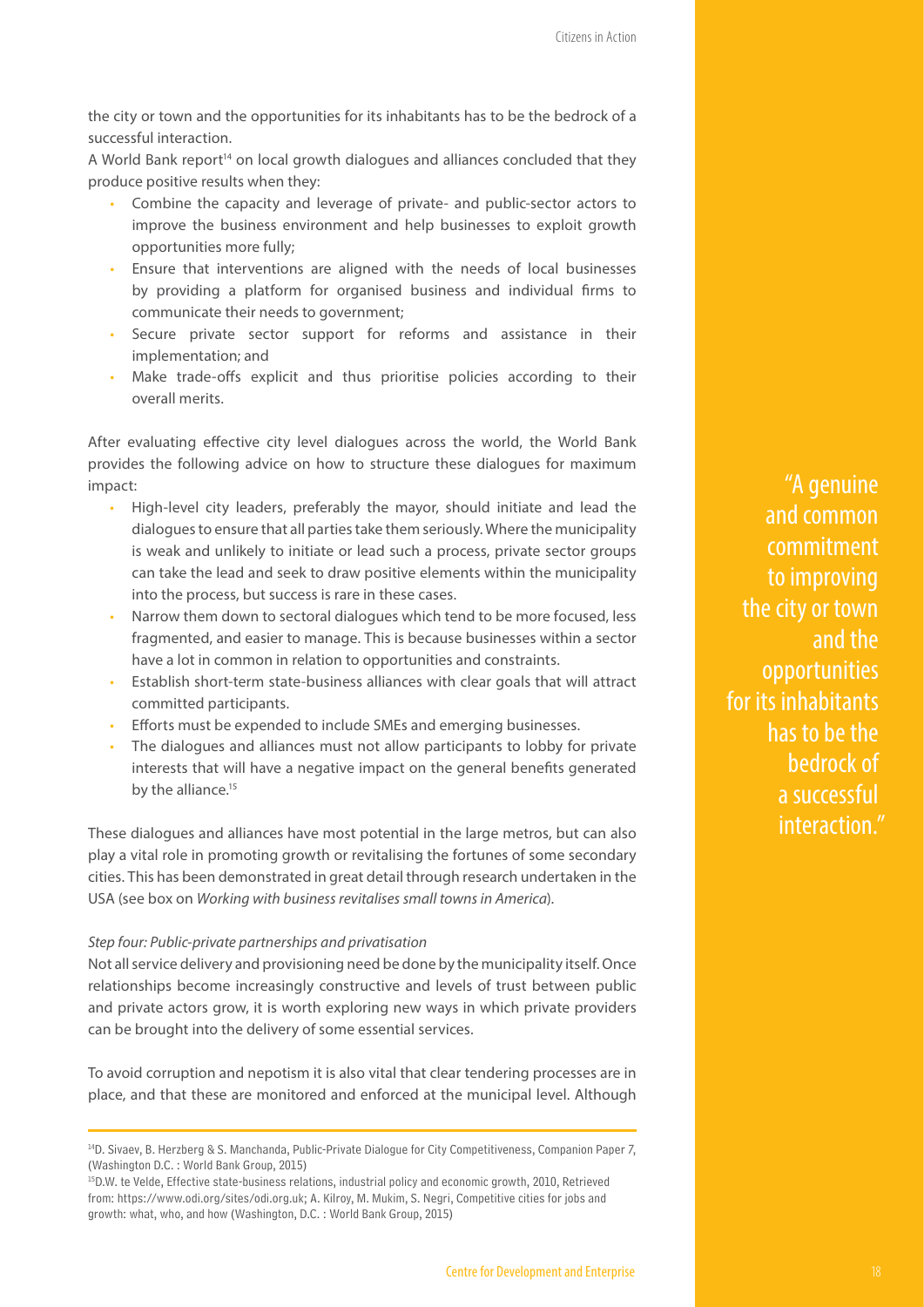this may be difficult to achieve in smaller towns with small business communities, competition is an excellent way to promote efficiency and effectiveness. A good way to think about this is 'the yellow pages test' pioneered many years ago by Mayor Goldsmith in the American city of Indianapolis. Inheriting a city in financial trouble, Goldsmith and his team developed the practice of looking at the city's yellow pages. If the phone book listed three companies that provide a certain service, the mayor decided that the city probably should not be in that business, at least not exclusively. The best candidates for delivering services effectively are those for which a bustling competitive market already exists. Goldsmith came to realise that a private monopoly, like the water company, might be less bureaucratic and more efficient than a government monopoly, but without the spur of competition, the difference in what could be expected in price and service is often not very exceptional.<sup>16</sup>

#### Working with business revitalises small towns in America

David Ivan of Michigan State University recently undertook research on over 300 small communities in 22 states in order to ascertain the economic potential of these types of places. He found that places like Grand Rapids, Michigan, and Dubuque, Iowa, are laying the groundwork for sustainable economic futures. Members of these communities worked with local government and business leaders to forge an alliance and develop ways to attract investment and talent to their cities.

In the 1980s, Dubuque had the highest level of unemployment in the region. Now, however, it is engaging young, university talent – despite the fact that this small city does not host any colleges or universities. In conjunction with its Chamber of Commerce, the city established Young Professionals organisations at each college and university within about a 60-mile radius. These offer an extensive internship program, and for graduates in certain high-demand fields who relocate to Dubuque, the city created a college loan repayment programme.

Ivan's research finds that successful communities identify and engage residents to help craft and implement a long-term vision. Not everyone likes to go to community meetings. That is why Marshall, Michigan created an online "meeting in a box" for those who have great ideas but don't show up to meetings. Repeatedly, the research found that successful, thriving cities were active and determined to push their community forward, no matter how small the steps. Simple, short-term reforms and initiatives can test concepts and build momentum for larger revitalisation efforts.

CDE 2017, adapted from A. Maher, Five Factors Driving Economic Growth in Small Cities, 2016

"Competition is an excellent way to promote efficiency and effectiveness."

<sup>&</sup>lt;sup>16</sup>See CDE, Creating Urban Citizens: Stephen Goldsmith & America's new urbanism in the city of Indianapolis, 2003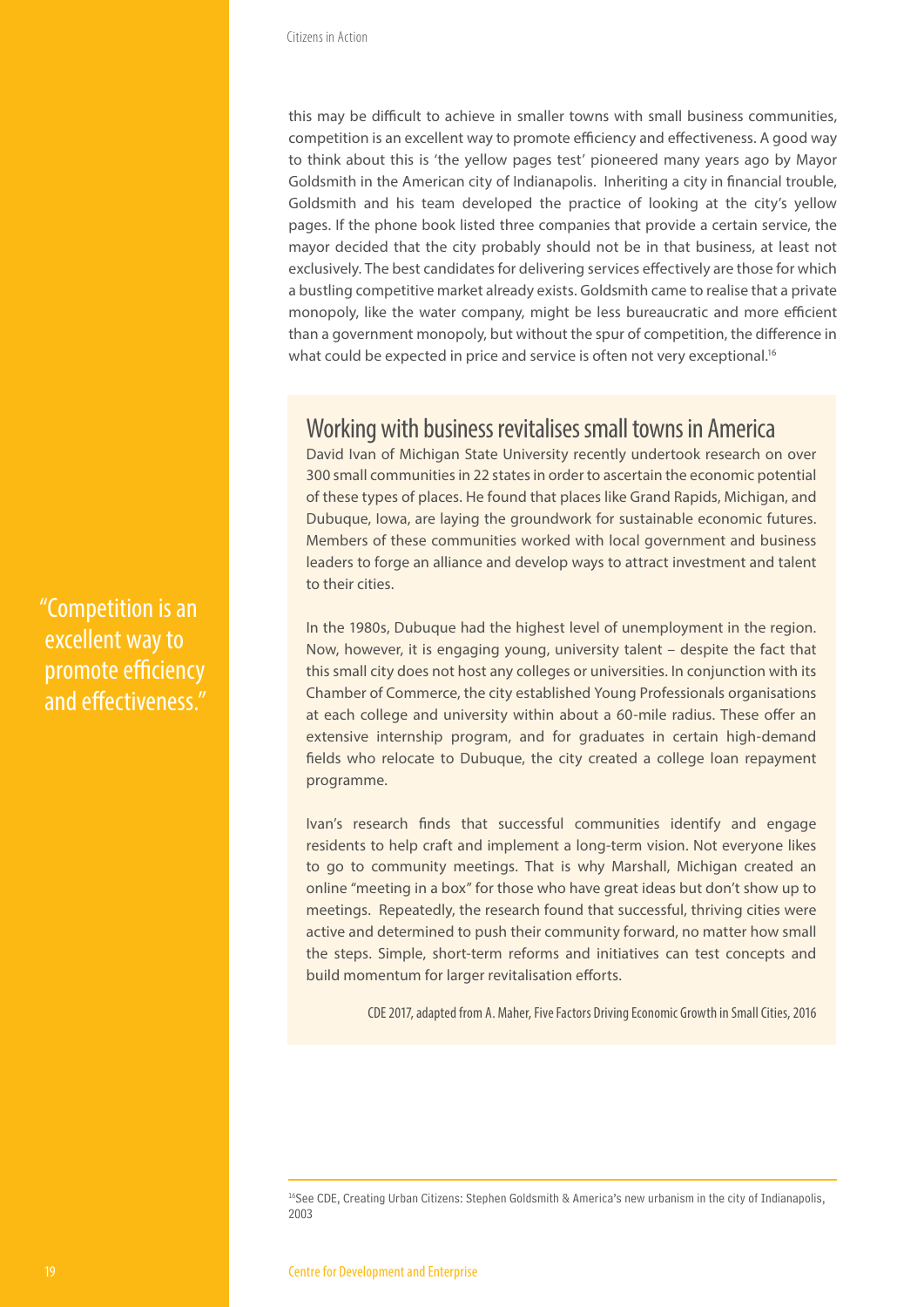#### *Concluding remarks*

The aim of business-government dialogues and alliances at the local level is to bring stakeholders together to identify challenges and opportunities, define and analyse problems, discuss and agree on specific reforms, and work to ensure that the suggested solutions are implemented. Ideally, they should become increasingly formalised. Critically, they must be inclusive. All kinds of businesses should have a voice and need to have their concerns considered when developing partnerships and local economic strategies.

It is important to stress that these dialogues should not become fora in which business tries to tell the local government what to do. Instead, the municipality needs to consider the broader public interest when deciding between competing demands. Ultimately, the local government is responsible for collective decision-making and it must lead the process to ensure that the public interest is as well served as possible. Nevertheless, local governments will have the most impact on their economies' growth if decisions about where to invest, how to provide services, what to lobby MPs and provincial and national governments for and which by-laws to enforce and which to scrap, are informed by an understanding of the needs of the economy and local business.

At the same time, effective government-business relations also depend on how businesses choose to become involved in the process – and how effectively and extensively they are organised. This is the issue we explore next.

#### Business's role in a local growth coalition

In this section we present some ideas for local businesses to consider in thinking about economic growth and job creation. How these ideas are adopted (or whether they are adopted at all!) depends on what is being done already within local business sectors across the country, and the extent and nature of the relationship between businesses and other local actors in the municipality concerned. They will not be helpful for everyone, but we hope that some firms in some of the cities and towns find these ideas useful and are willing to act on them in some form in the future.

Our starting point is that one of the foundations of enterprise-led growth and employment creation is the kind of relationship business forges with local government. For some time, however, the business sector in many if not most local areas has not been organised in a way that would maximise its chances of developing the effective, durable, mutually respectful and beneficial relationships with local government upon which higher, job-rich growth is predicated.

A key reason for the disorganisation and fragmentation of the business sector in many municipalities (both metro and local) is the large gulf between, one the one hand, established, largely white-owned, businesses and, on the other hand, emerging black businesses. There are many reasons why black- and white-owned businesses often believe that their interests diverge. It is also true that there are many issues on which they will disagree. For example, black-owned businesses in the townships will have a different set of infrastructure priorities to those that firms located outside the townships might have. In addition, it is likely that there will be suspicions among black business owners that white firms prefer to trade with each other, while whiteowned firms may believe that black firms have an inside track to municipal contracts and tenders.

"Ultimately, the local government is responsible for collective decision-making and it must lead the process."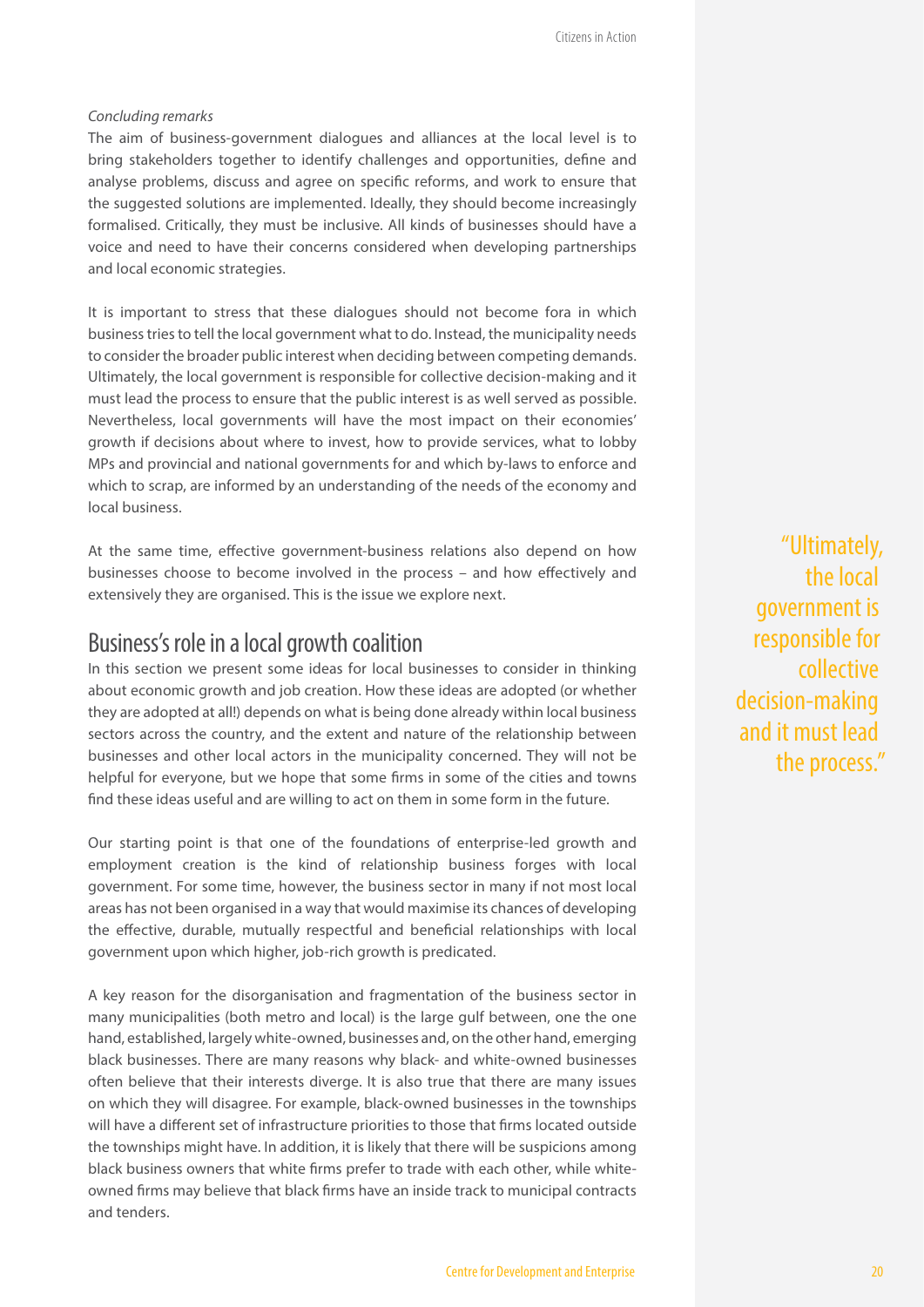Another dynamic may be that some bigger businesses view SMEs as unworthy of their time and attention, while smaller businesses suspect that larger ones operate anticompetitively. There is also an increasing tendency for large corporate businesses to go straight to the national level of government with their concerns and ideas, as opposed to engaging at the municipal level together with their small business counterparts.

Addressing all these issues is not easy, but there are also significant areas in which all businesses in an area have shared interests. It is critical, therefore, to build a process that enables local business to speak with one voice when it can, but also allows for divergent interests to be debated where these exist. Unless and until this happens, it will be difficult to establish meaningful partnerships with municipalities and a solid foundation for enterprise-led growth. It would be a good idea to find ways of representing all the businesses, across sectors and sizes within a municipal region and then developing a clear and informed strategy for engaging with local, provincial and national governments. This will require intensive negotiations, locally informed research and commitment to a process of building trust and understanding across all sectors of the business community.

On the whole, business organisations nationally, and in particular localities, must get better at making the case for much higher and more inclusive growth as the precondition for addressing unemployment, poverty and inequality. They also need to focus on advocating effectively for the reforms that are needed to create an environment in which new firms can prosper and existing firms survive and expand.

Firms should not assume that the municipality knows how adverse regulations hold them back and how this affects their hiring decisions. The case against these regulations needs to be made and business should seek to work with the municipality to prioritise the reform of "high impact" by-laws. The list should also contain a clear analysis of how particular by-laws are constraining business activity as well as recommendations for how they could be reformed.

In itself, the list is a necessary but not sufficient step in clearing the way for growth; business must collectively be prepared to invest time and effort in supporting the municipality through the process of regulatory review and reform. A priority list is a useful first step but prolonged engagement and lobbying may be required to reform regulations in sensitive areas. Fundamentally, it is in the interests of the businesses to invest resources into regulatory reform processes. Apart from the gains in improving the business environment this could be the starting point for stronger public-private partnerships.

"Business organisations must get better at making the case for much higher and more inclusive growth."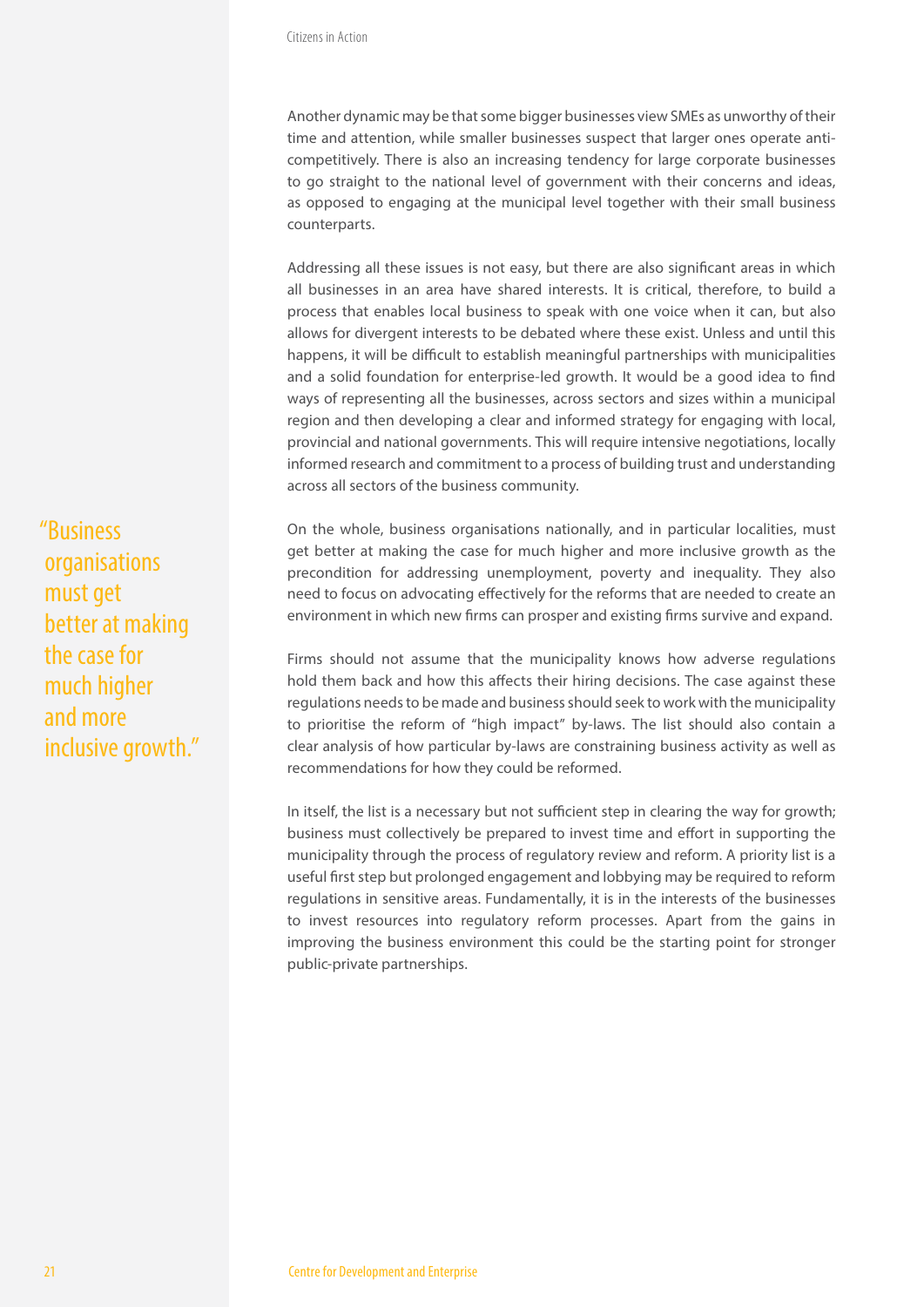#### Accelerating enterprise-led growth: what to do and avoid doing

#### **Prioritise**

If everything is a priority then nothing gets prioritised. Given the sheer scale of the unemployment crisis,  $\overline{\mathbf{x}}$ municipalities cannot afford to indulge in a long list of little projects.

To tackle youth unemployment at scale, municipalities must prioritise growth. This means, first and foremost, creating an enabling environment for business-led growth.

#### **Get the basics right**

A failure to deliver basic services, maintain roads and pay the municipality's bills imposes costs on businesses and undermines trust. A failure to receive a clean audit is indicative of a serious problem with the way the municipality is managed and will not inspire confidence from investors and local citizens.

Starting with the basics and avoiding over-reach can help to attract investment, raise the quality of life in the region, and encourage greater cooperation between business and municipal officials. Avoid an unhealthy obsession with small-time, non-value adding vanity projects at the expense of public infrastructure maintenance.

#### **Know what you own**

Poorly maintained asset registers point to poorly established data collection routines and general recordkeeping. In order to make the right decisions about where to invest scarce resources to facilitate economic activity and spur growth, municipalities need to know what they own. Without this knowledge, all municipal planning and service delivery will be based on faulty assumptions and

will undermine local growth prospects.

erodes institutional memory.

Municipalities are the custodians of infrastructure assets on which their future growth prospects depend, the replacement value of which, even in a small municipality, can amount to several hundred million Rand. All municipalities should therefore maintain detailed asset registers supported by robust general record-keeping and data collection processes.

Getting the right people with the right attitudes and capabilities in the right positions is key to addressing many of the key growth challenges at the local level.

#### **Stop patronage and cadre deployment**

If government is serious about growth and creating employment, then it must stop its reliance on patronage and cadre deployment when hiring new officials for key **X** positions. A key consequence is placing unsuitable people in important positions as well as high staff turnover, which

However, in some municipalities staff turnover will continue, and will undermine institutional memory. To mitigate this, a permanent record or database should be established that details partnerships created with business in past and summarises key success factors, lessons learned, etc. This should be easily accessible to all potential partners (including businesses and municipal officials) and should be circulated to all new municipal

officials.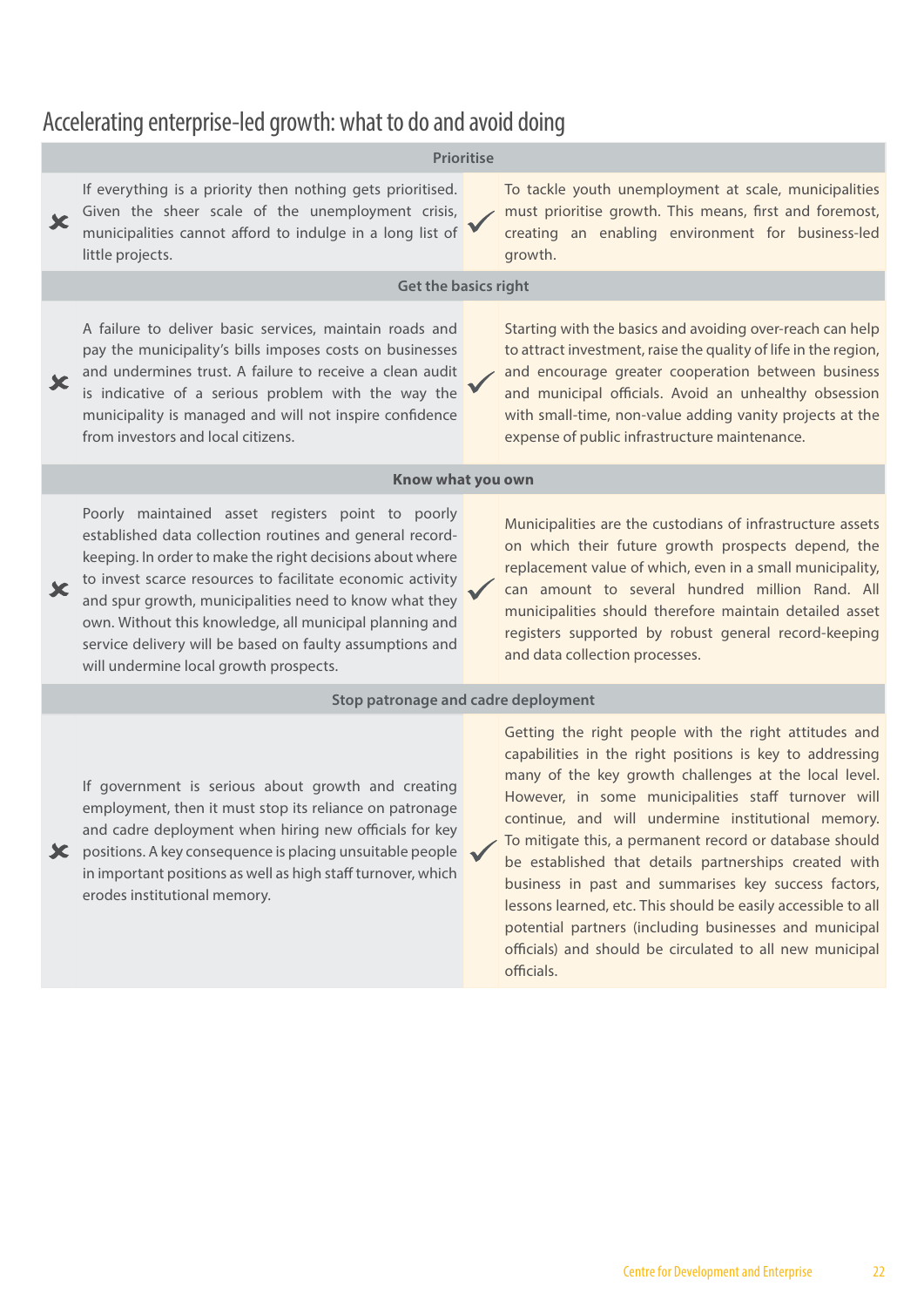#### **Ignore infrastructure maintenance at your peril**

South Africa's municipal assets are being run down in some places at alarming rates due to inadequate maintenance, which then significantly raises future maintenance and  $\mathbf{\times}$  replacement costs. The more infrastructure maintenance is neglected, the greater the risk of catastrophic breakdown of component parts and the reduction of future growth potential.

Increase the proportion of spending going to maintenance and other essential infrastructural functions in your municipality, reduce the backlog in infrastructure maintenance, and ensure effective planning and execution of maintenance and upgrading projects. Start with public transport and improve road infrastructure between the main towns and townships in the municipality and neighbouring villages. This will increase the frequency and ease of trips between them. More trips mean more interaction between different areas within the municipality, and the potential for increased economic activity.

#### **Value creating partnerships with business are vital for growth but depend on trust**

Growth depends on effective partnerships between government and business at all levels of government but especially at the local level, where business actually gets done. Without trust, there can be no basis for the establishment of meaningful, mutually-respectful, value-creating partnerships between the public and the private sectors from which durable growth prospects can emerge.

Forge constructive relationships with all businesses in your area. This includes large employers, local business owners/entrepreneurs, international firms with local headquarters, firms in key growth sectors, and small business associations. Meet them regularly and work on understanding their most pressing constraints and how they might be eased.

#### **Reduce red tape**

There are too many regulations driving up costs for business in SA. Some, like basic health and safety are essential, but others create unnecessary barriers for business growth. Red tape refers to superfluous municipal by-laws and unnecessarily complex regulatory processes

 $\mathbf{\times}$  surrounding activities related to business operations. The  $\mathbf{\cdot}$ more red tape there is in a municipality, the higher the costs of doing business in that municipality and the less competitive affected firms become. It also becomes more difficult for municipalities to enforce the by-laws that really matter.

All municipalities should embark on a fundamental review and interrogation of their by-laws, remove those considered unnecessary, and ensure the enforcement of those that remain. Zoning in towns, townships and villages should be simplified so that there are many areas where business can take place. Municipalities should also increase their "process efficiency" wherever possible. Improved turnaround times for building plan approvals, getting title deeds to new commercial property owners quickly, would have a positive impact on businesses.

#### **Find the right balance between public and private**

Municipalities have a tendency to overeach and to overregulate. Municipalities should not do the things local private firms can do more efficiently. By not working to overcome the ignorance that may exist about the relative strengths and weaknesses of both the public and the private sectors, municipalities are prevented from playing the roles they could play in supporting businesses and developing opportunities for economic growth.

Municipalities should look at how to involve markets and competitive enterprise in delivering on local urban needs. It would be far better to allow housing and commercial property markets to function efficiently than to build and manage housing stock. Governments need to have compelling reasons for entering these markets, whether as landlords or developers, before committing scarce public resources and managerial talent to doing so. Under the right circumstances, there could also be plenty of other opportunities to involve the private sector in delivering public goods and services, including refuse removal, water, schooling and public transport.

X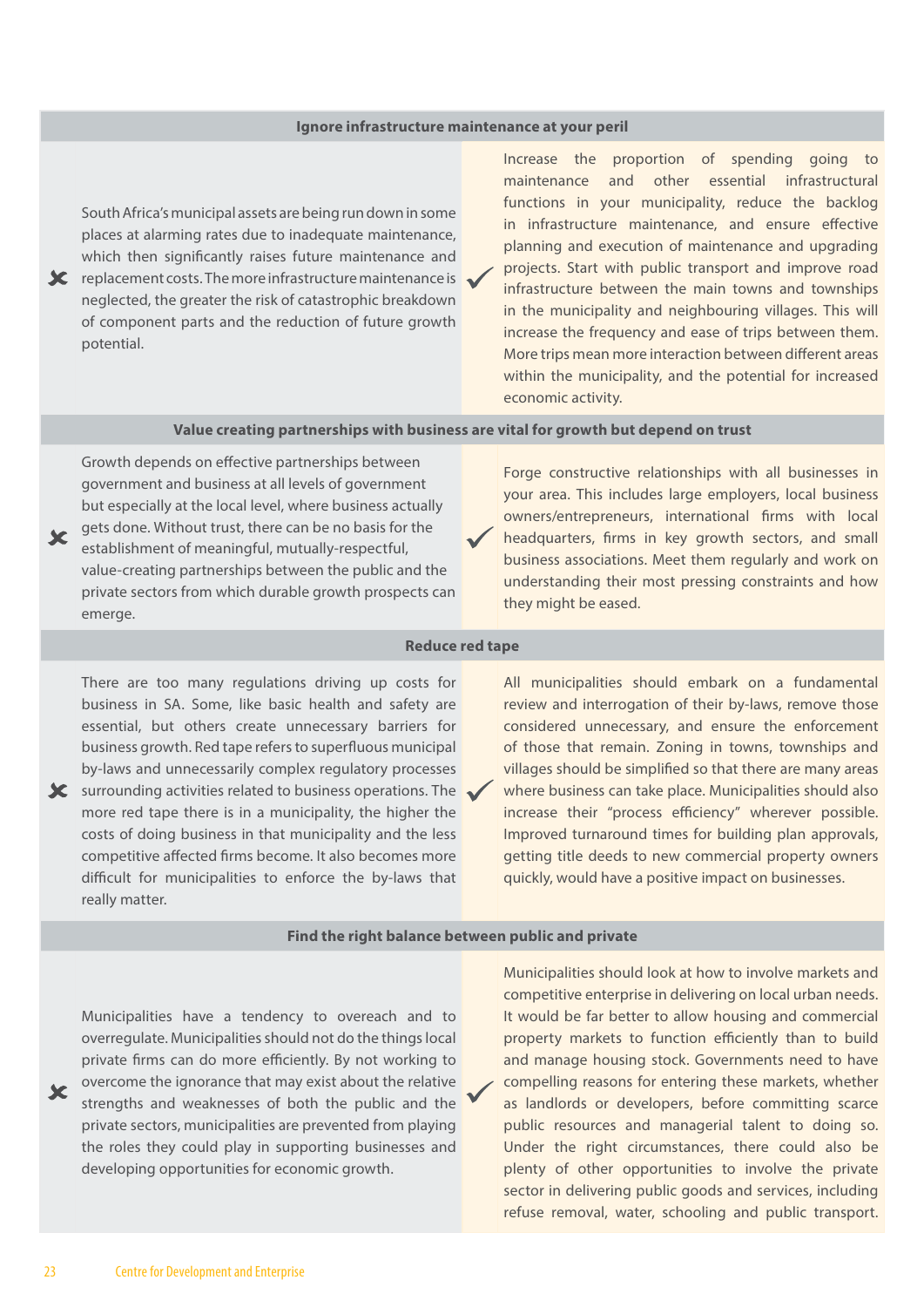#### **Play an active role in the investment decisions of SOEs in your municipality**

State Owned Enterprises (SOEs) own a lot of land and in some regions take decisions about its use and disposal without consulting municipalities. Municipalities should avoid letting SOEs make their investment decisions without considering implications for spatial and economic prioritisation and planning.

Municipalities of all sizes must play an active role in SOEs' investment decisions. In particular, municipalities should develop proposals for how vacant land and buildings owned by SOEs could be put to better use to boost local economic activity. MPs, provincial and national government, and other key actors should be drawn into discussions if required.

#### **Don't be afraid to experiment and innovate**

Municipalities should avoid simply "aligning" themselves with prevailing policy. Growth will not emerge from "box ticking" exercises but from the collective identification of unique strengths and advantages, the development of a strong local identity, and the exploration of, and appropriate experimentation with, different approaches informed by an understanding of local conditions and capabilities.

Be brave. Test new ideas through pilot schemes with the potential to go to scale and designed and executed with the support of the local business community. Work with local actors to define the municipality's unique sectoral competitive advantage and develop an ambitious yet targeted vision for an economy that all stakeholders wish to see.

#### **Create resilient businesses by focusing on core competencies in procurement**

Municipalities should avoid selecting suppliers for local government contracts based on 'jobs for pals' instead of

 $\mathbf{\times}$  core competencies. This acts as a disincentive to other,  $\mathbf{\times}$ potentially more efficient businesses and promotes the spread of (growth-retarding) corruption.

Objective procurement processes that focus on the core competencies of tenderers will, over time, develop resilient businesses that can stand on their own and that are more likely to expand, innovate and invest as their competencies develop.

#### **Look beyond your borders**

Facilitating economic activity within municipal borders  $\bigstar$  does not mean focusing solely on the identification of economic opportunities within your municipality.

Be aware of the potential for opportunities in neighbouring municipalities that should be identified and linked for connections, partnerships, value addition, joint promotion with common purpose and concerted efforts towards a common benefit. Also make your business environment as attractive as possible to keep the businesses you have and to attract business investment from elsewhere.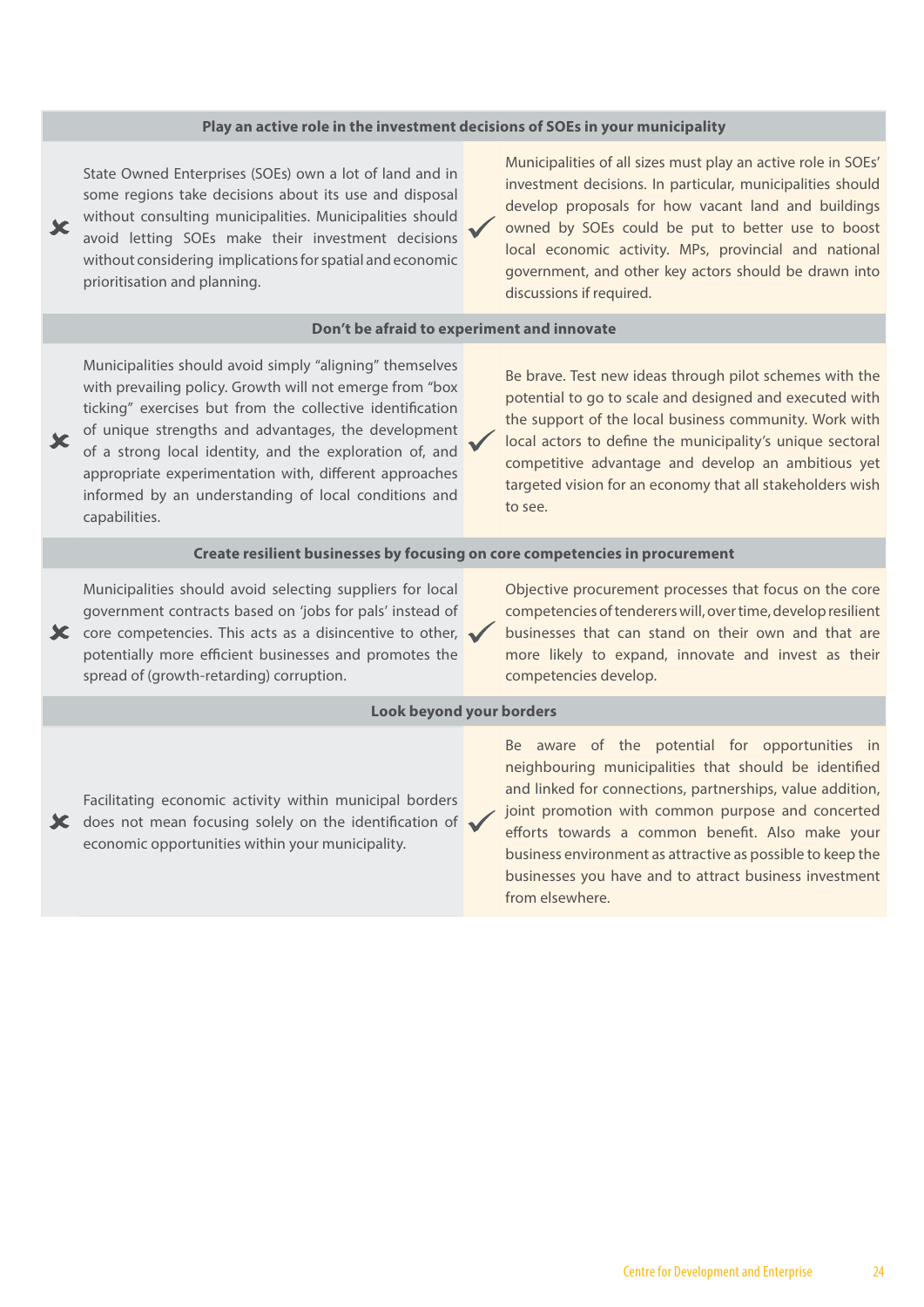#### Strengthen local voices for reform

Municipalities have a role to play in transforming the business environment in South Africa even though most of the regulations that raise the costs of doing business and/or increase uncertainty emanate from the national government. Municipalities, led by the mayor and senior officials and supported by the business community, could play a larger role in documenting the negative impact of these national laws, regulations and policies. They could together raise their collective voices in a city or town or region to push for national reforms. By pointing out that new proposed national regulations will likely lead to the closure of a local industry, for example, a mayor of a town could at least make these kinds of costs more visible and costly for legislators.

Careful consideration and a lot more research could go into putting together a 'lobbying strategy' for a city like Mbombela (Nelspruit), for example. The aim would be to use the combined muscle and influence of council, political parties' local branches, leading businesses and their local and national organisations, as well as churches, NGOs and other local organisations – especially those representing the interests of young and unemployed people – to develop a clear strategy around negotiating the best policy outcomes from provincial and national governments. Such strategies could explore all possibilities: pressure on local MPs and members of provincial legislatures or perhaps a cabinet minister who comes from the area. Can forums and structures, like the South African Local Government Association (SALGA) and the South African Cities Network (SACN) help strengthen their case and their 'voice' for change? What are the possibilities of linking up with other regional groupings of towns in similar positions, to strengthen their negotiating position? Are there senior business leaders from the area now in national positions that could be of assistance? Can they find professional advice in designing and implementing an effective media (including social media) strategy in the province and in the country?

Youth organisations as well as those local organisations concerned to give unemployed young people a stronger voice, should also become much more vocal in demanding the reforms that will generate jobs. Local youth organisations should demand more of organisation like the National Youth Development Agency, whose engagement with young people in local areas is patchy at best and who have in the past pushed for high-wage policies that are contrary to the best interests of the vast majority of young unemployed South Africans.

Youth organisations should explore ways to work together with businesses and educational institutions in their regions to create a network of job opportunities, apprenticeships and volunteering programmes. The more the private sector is involved in the design and execution of such programmes, the more likely they will succeed. Organisations should remember that businesses offer young people a direct link to the labour market and the best prospects for long-term prosperity.

#### Business, jobs and young people in South Africa

Youth unemployment is a national crisis. It leaves millions and millions of young people in limbo, unable to lift themselves out of poverty, unable to make a proper, dignified transition into adulthood and unable to contribute positively to building a better, more cohesive and prosperous South African society.

"Youth organisations should become much more vocal in demanding the reforms that will generate jobs."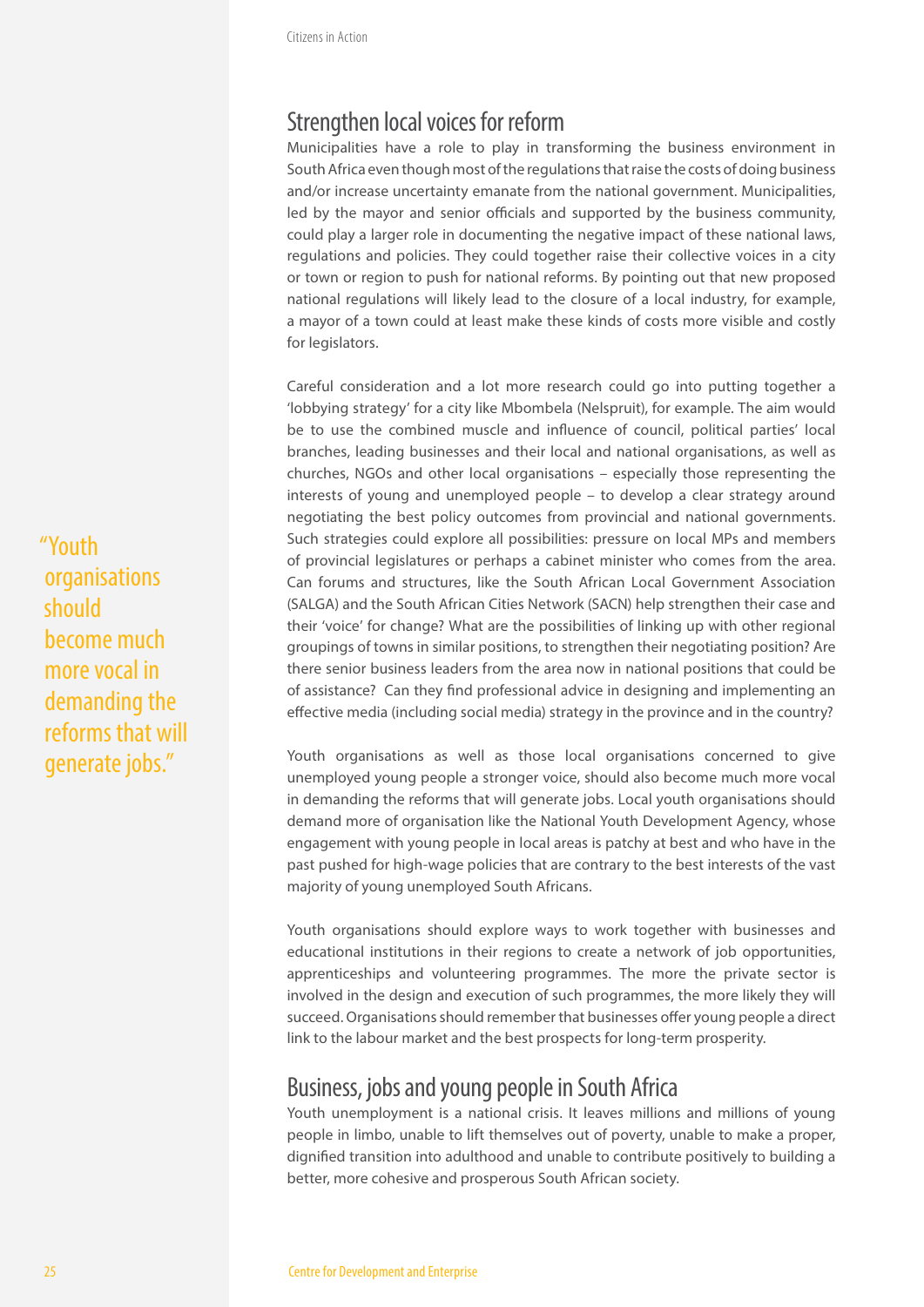South Africa has to achieve higher and more labour intensive growth in as many local areas as possible, as well as nationally. This is the only way our society will be able to create the numbers of jobs required to start turning the tide on the ever expanding unemployment crisis for young people.

In addition to their fundamental and immediate contribution to earnings, jobs affect other dimensions of well-being. Not having a job undermines mental health and encourages anti-social and self-destructive behaviour. More than two decades of international research on poverty dynamics shows that jobs are the main escape route from poverty. The head of a household taking a new job, family members starting to work, working family members earning more from their labour, these are the ways in which households have primarily pulled themselves out of poverty.

### **Concluding remarks: Citizens in action**

Activists concerned about youth unemployment in the country and in their communities need, therefore, to organise and demand the reforms that will produce many more of the kinds of formal jobs for which those who are currently unemployed can qualify. Private firms will generate most of these jobs. The private sector is the main engine of job creation and the source of roughly nine of 10 jobs in the world. We need dramatically to multiply the number of private firms that create jobs for the workforce we have rather than for the abundance of skilled workers we would like to have. To do that we need a broad reform programme that makes it easier for firms to become established, to grow, and to hire the large numbers of young, inexperienced, relatively unproductive people who are currently languishing in unemployment.

Activists, business leaders, business organisations, government officials and political parties who really want to confront the country's crisis should all focus on achieving the reforms that would spur a new era of enterprise-led growth in South Africa. And in the smaller cities and towns with economic potential, where many young unemployed people find themselves, enterprise-led growth opportunities will emerge if municipalities and local businesses begin to build better, more constructive relationships.

Officials and business representatives need to come together regularly to define and analyse problems, to devise specific reforms, and to work together to implement them. Such interactions cannot deliver results if municipal officials do not have a proper understanding of the role of business in generating jobs and growth, or if businesses are suspicious of officials' motives in the process. Building up trust will be challenging, but it is absolutely vital for South Africa's future.

In this guide, CDE has reflected on what actions local citizens concerned about youth unemployment in their regions could undertake to tackle the crisis. In the context of municipalities with widely varying capacities and huge differences in economic potential, CDE advocates that citizens, business leaders and local officials put more energy into building local growth coalitions and place less emphasis on projects and programmes that sometimes make local people a little better off but fail to address the root causes of the unemployment crisis.

"Jobs are the main escape route from poverty."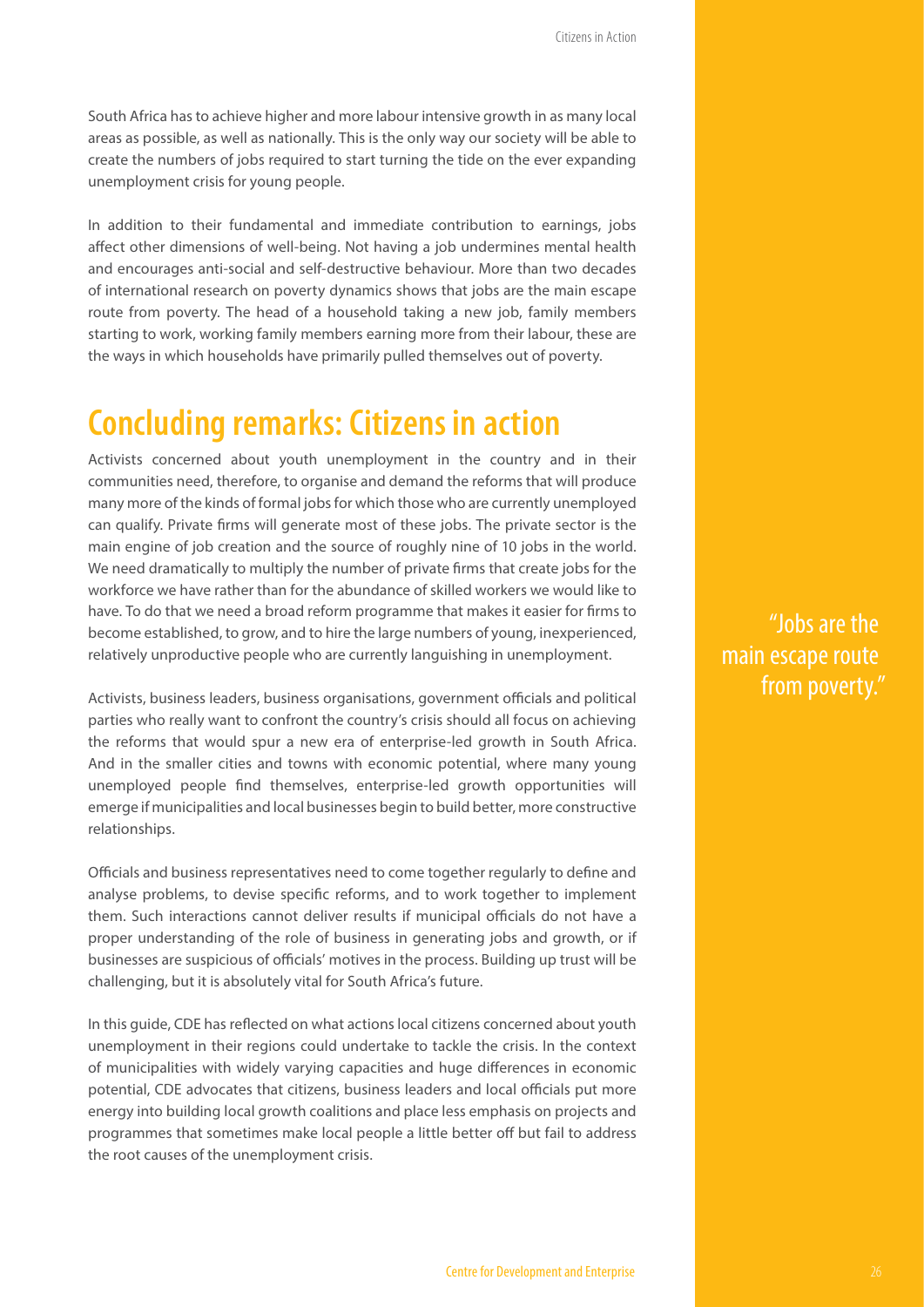We are not arguing that all projects are bad and should be abandoned, nor do we believe that building better business-government relationships will create millions of new jobs overnight. What we are convinced of, is that, where such efforts bear fruit, undertaking the kinds of initiatives that we have outlined in this report will move the country in the right direction: away from the failing economic system in which we find ourselves, towards a more dynamic, labour-intensive, enterprise-led system in which more and more excluded people and especially young unemployed South Africans will have an opportunity to participate and prosper.

To get to that point many reforms and initiatives, on a large scale, are required. To understand what needs to be done at a local and a national level, this guide – which is the third report in CDE's series Youth Unemployment: an agenda for action – should be read in conjunction with the other two reports in the series:

- *No country for young people: The crisis of youth unemployment and what to do about It;*
- *Business, Growth and Inclusion: Tackling youth unemployment in cities, towns and townships.*

"Building up trust will be challenging, but it is absolutely vital for South Africa's future."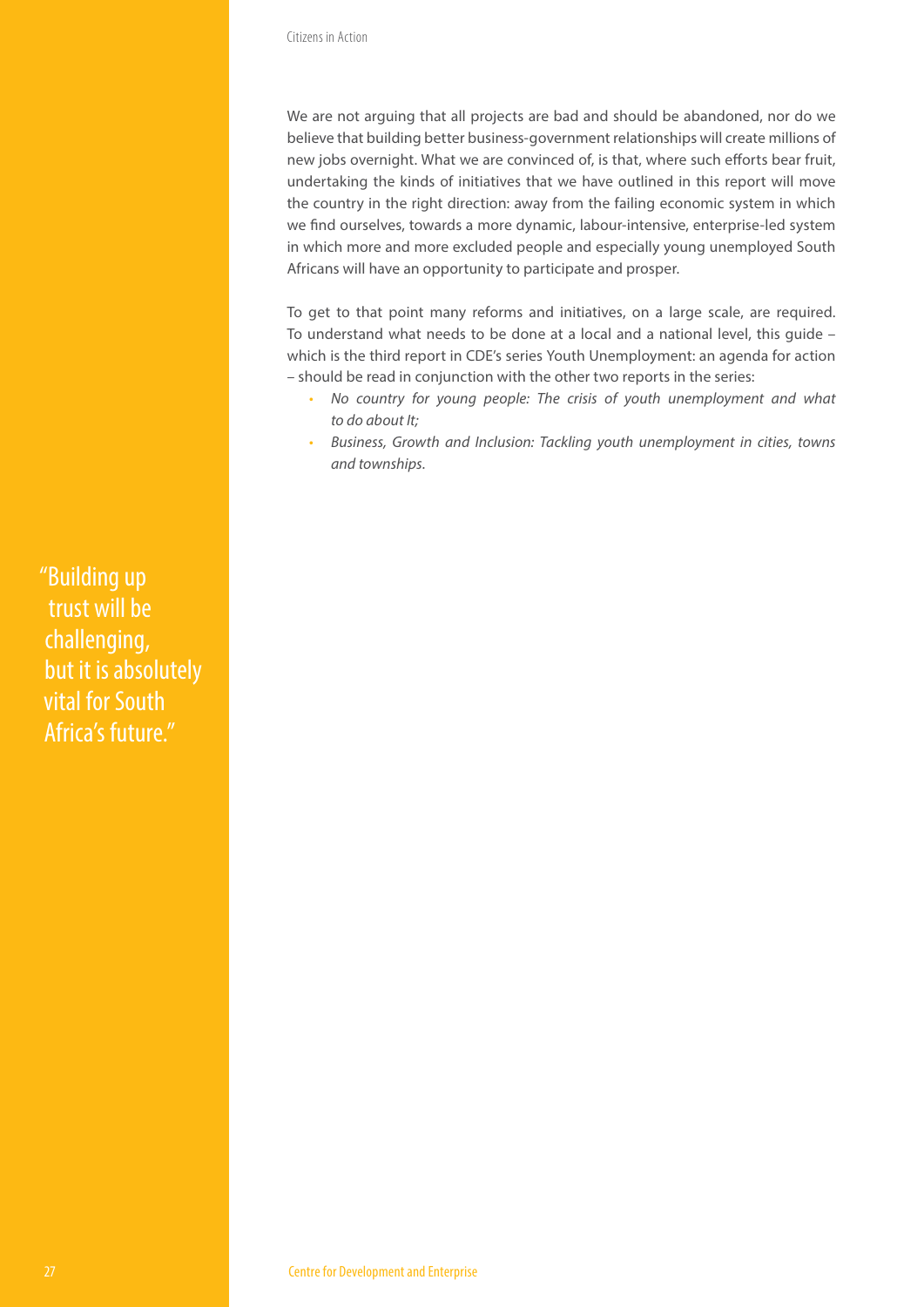### **Youth unemployment 'hot spots'**

|                         |                    |                                        |                                             |                                         |                                              |                                        | <b>Poverty Levels</b>          |                                                | <b>Human capital</b> |                                  |                        |                            |
|-------------------------|--------------------|----------------------------------------|---------------------------------------------|-----------------------------------------|----------------------------------------------|----------------------------------------|--------------------------------|------------------------------------------------|----------------------|----------------------------------|------------------------|----------------------------|
| Municipality            | <b>Major Towns</b> | Youth unemployment-<br>broad (%), 2011 | Youth unemployment-<br>broad (number), 2011 | Youth unemployment-<br>narrow (%), 2011 | Youth unemployment-<br>narrow (number), 2011 | Total unemployment,<br>narrow (%)-2011 | Economic growth<br>rates, 2011 | per<br>Population density,<br>square kilometre | Income poverty (%)   | Multi-dimensional<br>poverty (%) | Matric (20-24), number | $\%$<br>Higher Edu(20-24), |
| Bushbuckridge           | Bushbuckridge      | 75.6                                   | 78 113                                      | 64.6                                    | 46 000                                       | 52.1                                   | 1.3                            | 53.7                                           | 84.0                 | 34.8                             | 23 4 64                | 2.8                        |
| Thulamela               | Thohoyandou        | 71.9                                   | 70 0 28                                     | 58.3                                    | 38 000                                       | 43.8                                   | 1.7                            | 105.5                                          | 79.9                 | 38.9                             | 22 4 24                | 7.2                        |
| Greater<br>Tubatse      | Burgersfort        | 66.8                                   | 47 29 6                                     | 59.6                                    | 35 000                                       | 50.3                                   | 1.9                            | 72                                             | 74.0                 | 44.4                             | 10 4 20                | 4.0                        |
| Makhado                 | Louis Trichardt    | 63.7                                   | 52 942                                      | 49.6                                    | 30000                                        | 36.7                                   | 2.1                            | 61.9                                           | 78.8                 | 37.7                             | 15 4 43                | 4.7                        |
| Matjhabeng              | Welkom             | 57.6                                   | 53 618                                      | 49.7                                    | 39 000                                       | 37.0                                   | $-0.8$                         | 78                                             | 62.0                 | 29.4                             | 16 3 42                | 5.8                        |
| Nelson<br>Mandela Bay   | Port Elizabeth     | 55.7                                   | 146 719                                     | 47.3                                    | 105 000                                      | 36.6                                   | 3.6                            | 585.7                                          | 57.6                 | 26.2                             | 47 038                 | 7.0                        |
| <b>Buffalo City</b>     | East London        | 55.1                                   | 91 253                                      | 45.1                                    | 61 000                                       | 35.1                                   | 2.6                            | 295.8                                          | 60.9                 | 30.7                             | 28 5 5 9               | 6.9                        |
| Emfuleni                | Vereeniging        | 52.4                                   | 94 411                                      | 45.0                                    | 75 000                                       | 34.7                                   | 1.0                            | 740.8                                          | 52.8                 | 20.4                             | 38794                  | 9.6                        |
| Msunduzi                | Pietermaritzburg   | 50.0                                   | 70 000                                      | 43.1                                    | 53 000                                       | 33.0                                   | 1.5                            | 955.5                                          | 57.7                 | 23.7                             | 33729                  | 7.8                        |
| Polokwane               | Pietersburg        | 49.6                                   | 68 040                                      | 42.0                                    | 50000                                        | 32.4                                   | 1.7                            | 164.3                                          | 62.5                 | 26.5                             | 30701                  | 9.2                        |
| eThekwini               | Durban             | 49.1                                   | 466 193                                     | 39.0                                    | 309 000                                      | 30.2                                   | 4.0                            | 1 474.8                                        | 52.5                 | 22.7                             | 207 434                | 7.3                        |
| Mbombela                | Nelspruit          | 48.4                                   | 71 5 49                                     | 37.6                                    | 46 000                                       | 28.1                                   | 1.5                            | 109.5                                          | 62.8                 | 25.0                             | 30 497                 | 4.9                        |
| Mangaung                | Bloemfontein       | 45.6                                   | 79 14 6                                     | 37.2                                    | 56 000                                       | 27.7                                   | 2.9                            | 117.7                                          | 54.5                 | 25.2                             | 37 585                 | 9.3                        |
| Madibeng                | <b>Brits</b>       | 44.8                                   | 58 0 90                                     | 38.2                                    | 44 000                                       | 30.4                                   | 2.0                            | 121.8                                          | 52.9                 | 34.9                             | 19 652                 | 3.9                        |
| Ekurhuleni              | East Rand          | 43.9                                   | 414 333                                     | 36.9                                    | 310 000                                      | 28.8                                   | 4.4                            | 1588.6                                         | 44.2                 | 23.6                             | 164 699                | 8.1                        |
| Emalahleni              | Witbank            | 43.1                                   | 48 953                                      | 36.0                                    | 36 000                                       | 27.3                                   | 2.4                            | 145                                            | 40.3                 | 27.0                             | 19682                  | 7.3                        |
| Rustenburg              | Rustenburg         | 40.9                                   | 64 3 93                                     | 34.7                                    | 49 000                                       | 26.4                                   | 3.4                            | 158.9                                          | 40.6                 | 27.7                             | 25 187                 | 4.4                        |
| City of Tshwane         | Pretoria           | 39.9                                   | 325 644                                     | 32.6                                    | 237 000                                      | 24.2                                   | 3.6                            | 457.5                                          | 38.9                 | 19.9                             | 161 419                | 13.0                       |
| City of Cape<br>Town    | Cape Town          | 39.8                                   | 392 583                                     | 31.9                                    | 277 000                                      | 23.9                                   | 3.9                            | 1 5 1 9.5                                      | 42.4                 | 22.5                             | 154 339                | 8.9                        |
| City of<br>Johannesburg | Johannesburg       | 38.4                                   | 524 410                                     | 31.5                                    | 387000                                       | 25.0                                   | 3.7                            | 2 6 6 0.1                                      | 39.0                 | 19.1                             | 237 765                | 10.6                       |

CDE 2017, Based on StatsSA Data & SALDRU Research<sup>17</sup>

<sup>17</sup>The source for much of this data is Census 2011 (which in many cases is still the most up to date regional data available). Youth covers those who are aged 15-34. The narrow unemployed numbers are taken from the StatsSA website (http://www.statssa.gov.za); the broad definition numbers were emailed to us from StatsSA. Economic growth rates are from: HSRC's The City of Johannesburg Economic Review 2013; D. Wilson, A regional Economic Overview: Focusing on rural and concentrated economies, 2012; South African Cities Network Emfuleni: Steeling the River City (2014); City of Polokwane's Performance of the Local Economy Brochure (2014); Mbombela Local Economic Development Strategy Review (2015);

Housing Development Agency: Municipal Profile (2015). The poverty data we present shows, firstly, both the percentage of the population living on an income below the Stats SA's 2015 upper-bound poverty line of R779 per person per month in 2011 prices. We also present the multi-dimensional poverty levels for each region, based on criteria developed by SALDRU. For an explanation of these measures see: Arden Finn, Murray Leibbrandt, Ingrid Woolard, The significant decline in poverty in its many dimensions since 1993, 29 July 2013. Numbers for population density, poverty levels,

and human capital are taken from Youth Explorer (https://youthexplorer.org.za/).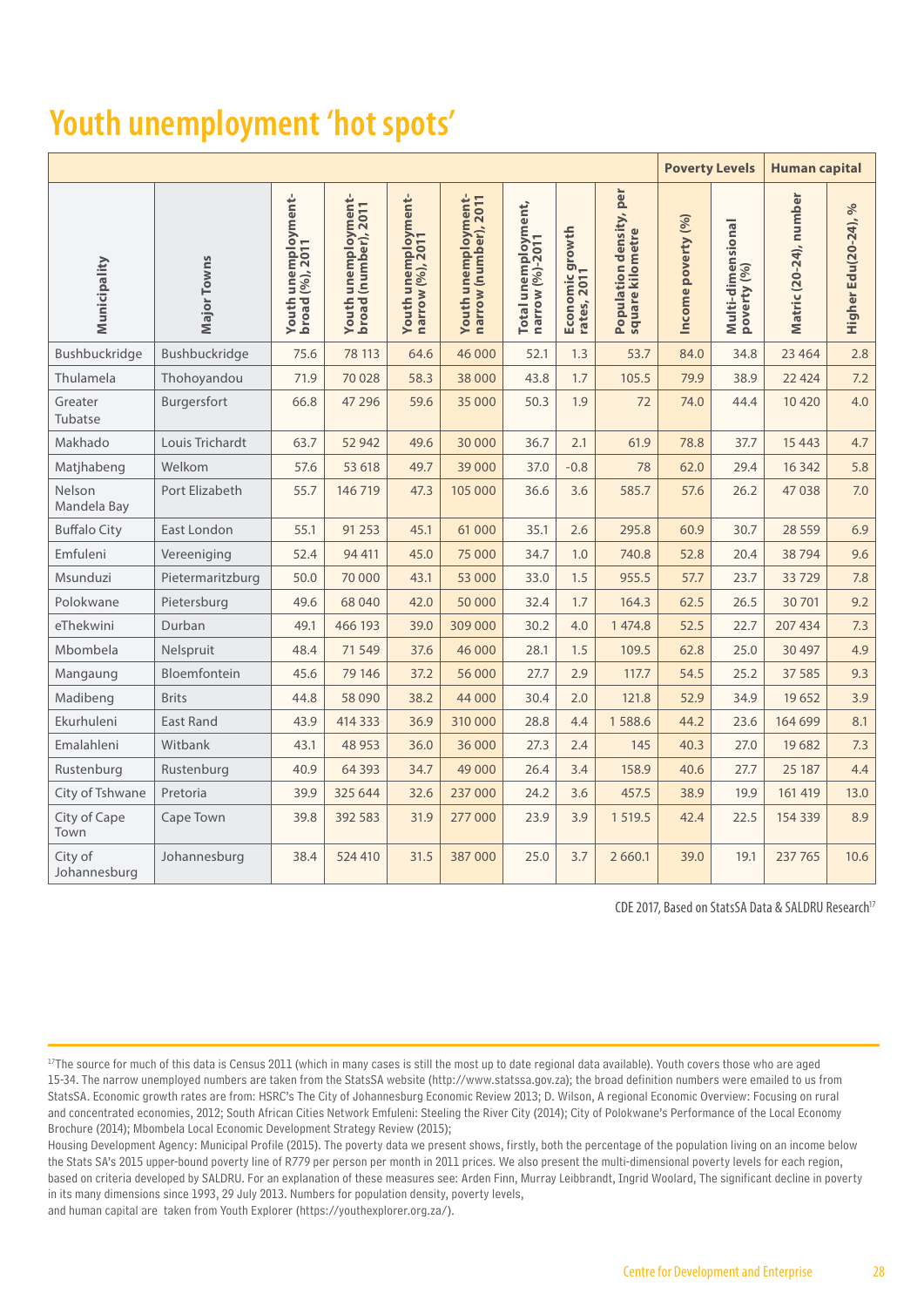### **Background Research Papers**

These reports are available at www.cde.org.za/unemployment/

#### CDE Commissioned research

**Active Labour Market Interventions for Youths across the World: Evidence on Overall Effectiveness, Decentralization, and Implementation** Jochen Kluve, Humboldt-Universität zu Berlin and RWI

**A Review of Entrepreneurship and Entrepreneurship Policy: Lessons for Emerging Economies** Ross Brown, University of St Andrews

**Public Funding to Address Youth Unemployment** Jonathan Carter, Cornerstone Economic Research

**Review of Government Labour Centres** Angela Biden and Conrad Barberton, Cornerstone Economic Research

**Rustenburg Municipality Case Study: Examining the Pathways to Employment** Angela Biden and Conrad Barberton, Cornerstone Economic Research

**Is it Possible to Promote Entrepreneurship at Scale in South Africa? A Review of the Evidence** Gareth Roberts, University of the Witwatersrand

**Local Economic Growth Study: Johannesburg and Mbombela**

Nadia Kruger-Levy and Andreas Bertoldi, RebelGroup Advisory Southern Africa

**Local Economic Growth Study: Cape Town & Madibeng** Karin Badenhorst

**Apprenticeships for Youth Employment** Ken Duncan, Swiss-South African Co-operation Initiative

Think pieces **South Africa's youth Employment Tax Incentive (ETI) as a solution to unemployment** Neil Rankin, University of Stellenbosch

**The UCT Poverty and Inequality Initiative's Youth Explorer: Understanding Youth Well-being at the Small Area Level** Ariane De Lannoy, University of Cape Town

**Evidence-based innovations: Can they go to scale? A perspective from J-PAL Africa** Laura Poswell, J-PAL Africa

**What are the Missing Puzzle Pieces to Build Real Scalable Solutions to the Youth Unemployment Crisis?** Maryana Iskander, Harambee Youth Employment Accelerator

The CDE/African Microeconomic Research Unit (AMERU) roundtable on youth unemployment held in Cape Town on 11 and 12 May 2017 received financial support from the Swiss Agency for Development and Cooperation and the Swiss National Science Foundation under the Swiss Programme for Research on Global Issues for Development (project Nr. 400340\_147836).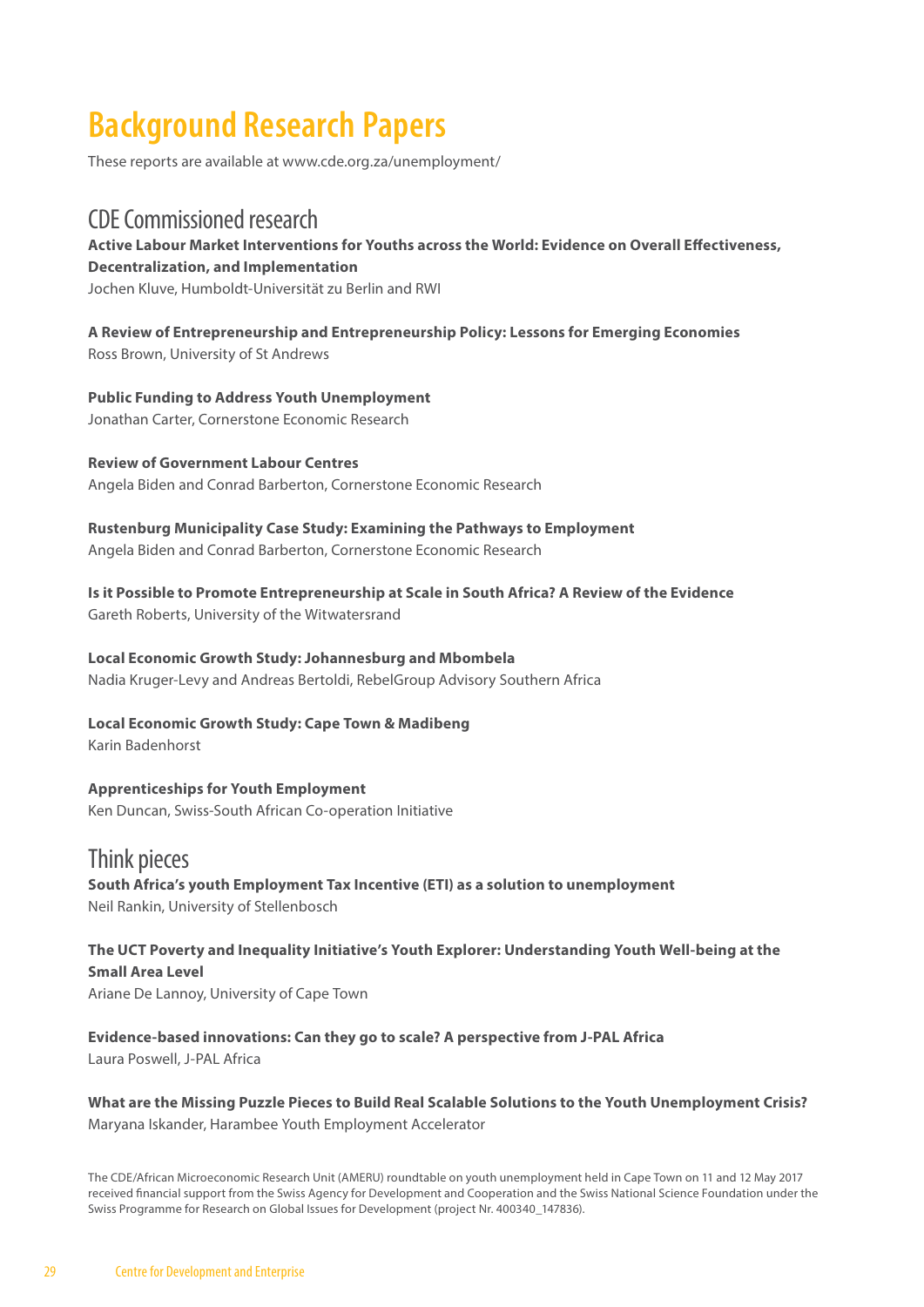### **CDE Publications**

These reports are available at www.cde.org.za

#### Jobs and Growth

**CDE Growth Agenda: Priorities for mass employment and inclusion,** 2016. This is a series of seven reports:

- Insights and Key Recommendations, 2016
- Jobs, 2016
- Accelerating Inclusive Growth, 2016
- Cities, 2016
- Skills, 2016
- Business and Government, 2016
- An Export Processing Zone for the Nelson Mandela Bay Metro, 2016

#### **A dozen questions about the National Minimum Wage**, 2017

Job destruction in the South African clothing industry: How an alliance of organised labour, the state and some firms is undermining labour-intensive growth, 2013

**Rethinking South Africa's labour market:** Lessons from Brazil, India and Malaysia, 2013

**Graduate unemployment in South Africa:** A much exaggerated problem, 2013

**A fresh look at unemployment,** 2011

**5 Million Jobs-A job for every South African:** Practical proposals, 2009

**The Skills Revolution:** Are we making progress? 2007

**Labour-intensive public works:** Towards providing employment for all South Africans willing to work, 2003

**Why is South Africa failing to get the growth and jobs that it needs?** 2001

**Unemployment:** The numbers and implications for South Africa, 1996

#### Youth Unemployment

**Cities of Hope:** Young people and opportunity in South Africa's cities, 2014

**Coping with unemployment:** Young people's strategies and their policy implications, 2012

**Routes into formal employment:** Public and private assistance to young job seekers, 2012

**Jobs for young people:** Is a wage subsidy a good idea? 2010

**South Africa's 'door knockers':** Young people and unemployment in metropolitan South Africa, 2008

**Paths to Employment:** Challenges facing young people in accessing the job market, 2007